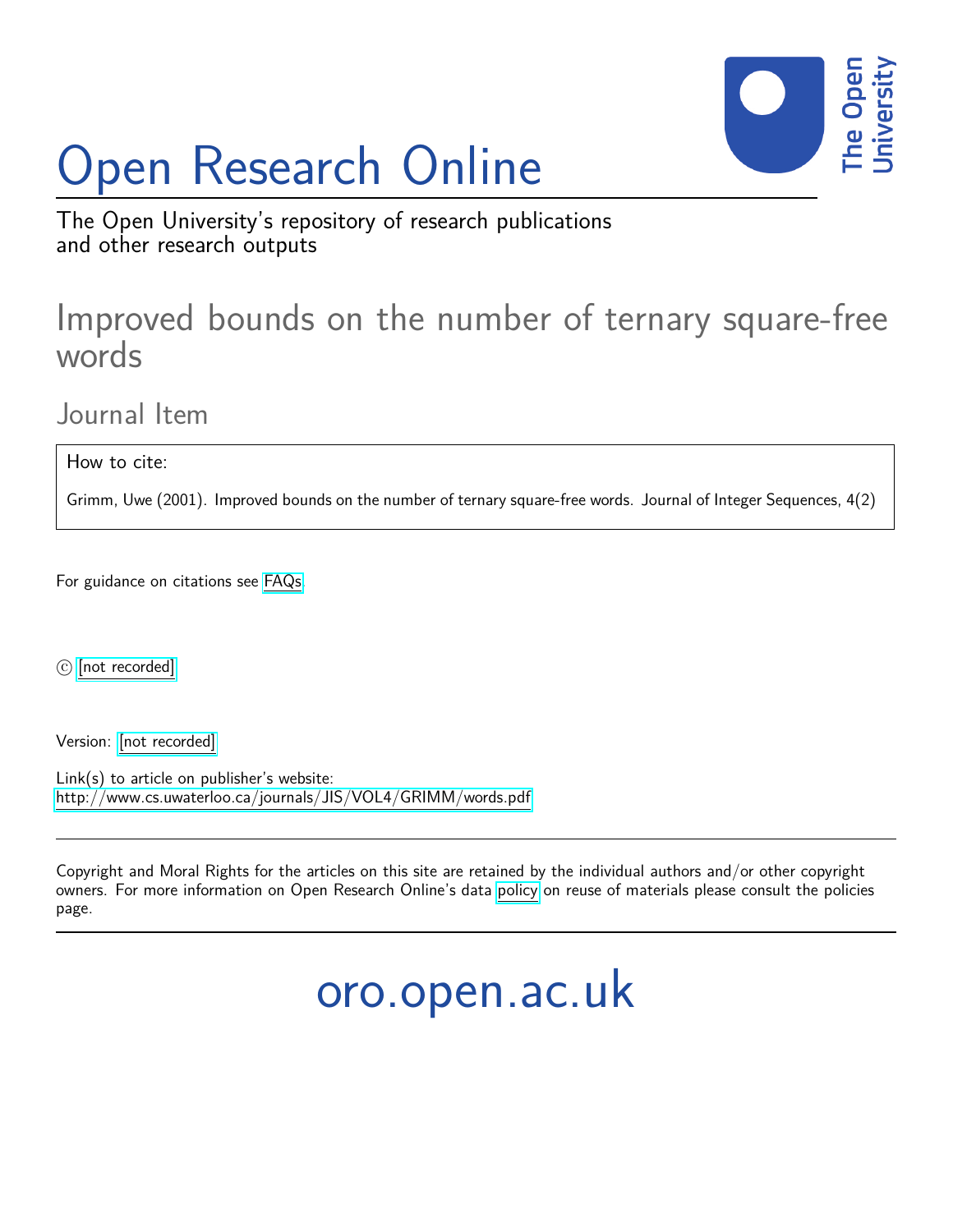# IMPROVED BOUNDS ON THE NUMBER OF TERNARY SQUARE-FREE WORDS

#### UWE GRIMM

ABSTRACT. Improved upper and lower bounds on the number of squarefree ternary words are obtained. The upper bound is based on the enumeration of square-free ternary words up to length 110. The lower bound is derived by constructing generalised Brinkhuis triples. The problem of finding such triples can essentially be reduced to a combinatorial problem, which can efficiently be treated by computer. In particular, it is shown that the number of square-free ternary words of length  $n$  grows at least as  $65^{n/40}$ , replacing the previous best lower bound of  $2^{n/17}$ .

#### 1. INTRODUCTION

A word w is a string of letters from a certain alphabet  $\Sigma$ , the number of letters of  $w$  is called the length of the word. The set of words of length  $n$  is  $\mathcal{L}(n) = \Sigma^n$ , and the union

$$
\mathcal{L} = \bigcup_{n \ge 0} \mathcal{L}(n) = \Sigma^{\mathbb{N}_0} \tag{1}
$$

is called the language of words in the alphabet  $\Sigma$ . This is a monoid with concatenation of words as operation and the empty word  $\lambda$ , which has zero length, as neutral element [11]. For a word w, we denote by  $\bar{w}$  the corresponding reversed word, i.e., the word obtained by reading  $w$  from back to front. A palindrome is a word w that is symmetric,  $w = \bar{w}$ .

Square-free words [1–13] are words w that do not contain a "square"  $yy$ of a word  $y$  as a subword (factor). In other words,  $w$  can only be written in the form xyyz, with words x, y and z, if  $y = \lambda$  is the empty word. In a two-letter alphabet  $\{0, 1\}$ , the complete list of square-free words is  $\{\lambda, 0, 1, 01, 10, 010, 101\}$ . However, in a three-letter alphabet  $\Sigma = \{0, 1, 2\}$ , square-free words of arbitrary length exist, and the number of square-free words of a given length n grows exponentially with  $n \neq 4, 3, 7$ .

We denote the set of square-free words of length n in the alphabet  $\Sigma =$  $\{0, 1, 2\}$  by  $\mathcal{A}(n) \subset \mathcal{L}(n)$ . The language of ternary square-free words is

$$
\mathcal{A} = \bigcup_{n \ge 0} \mathcal{A}(n) \subset \Sigma^{\mathbb{N}_0}.
$$
 (2)

We are interested in the number of square-free words of length  $n$ 

$$
a(n) = |\mathcal{A}(n)| \tag{3}
$$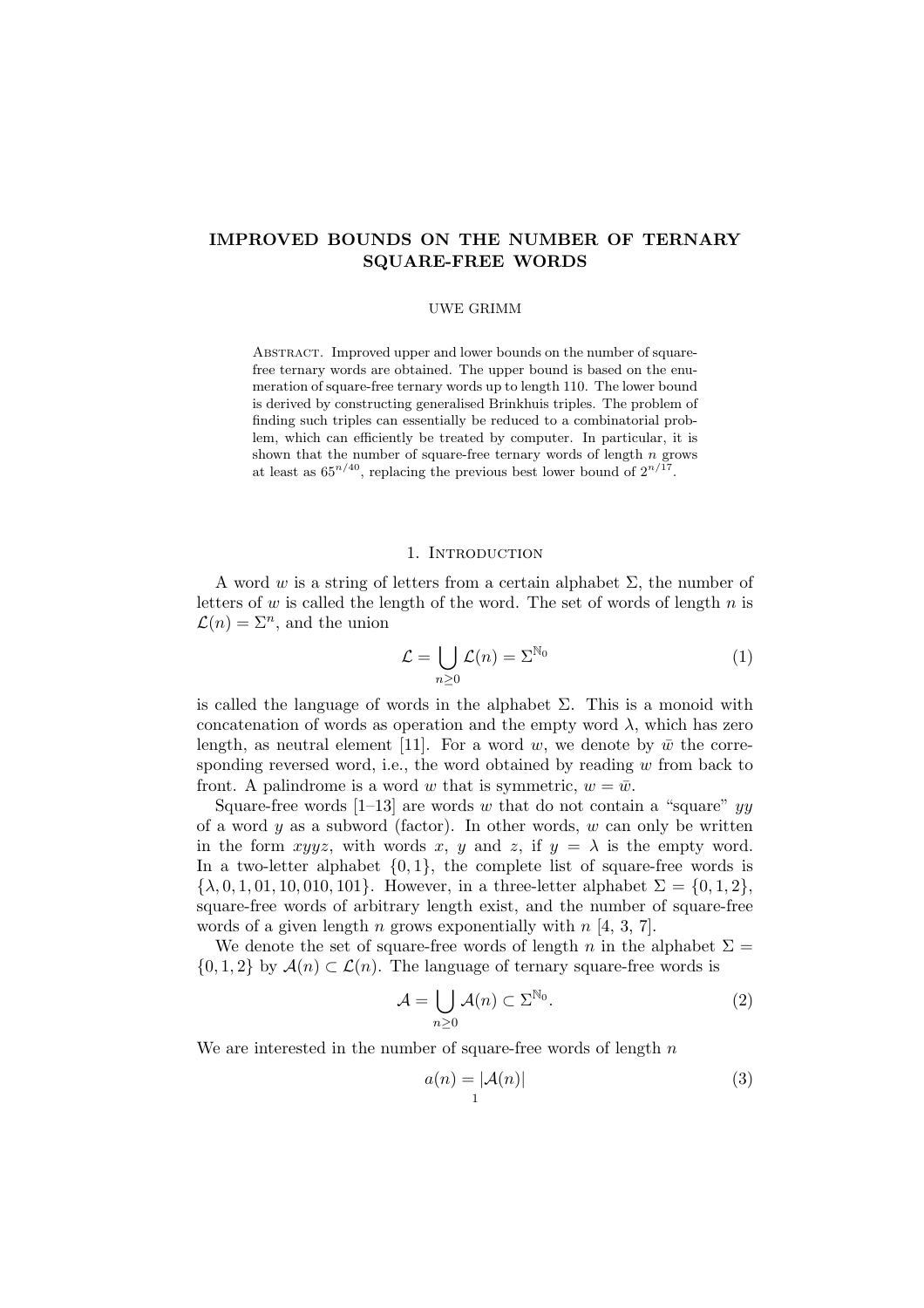and in estimating the growth of  $a(n)$  with the length n. For  $n = 0, 1, 2, 3$ , the sets of ternary square-free words are

$$
\mathcal{A}(0) = \{\lambda\},\tag{4}
$$

$$
\mathcal{A}(1) = \{0, 1, 2\},\tag{5}
$$

 $\mathcal{A}(2) = \{01, 02, 10, 12, 20, 21\},\tag{6}$ 

A(3) = {010, 012, 020, 021, 101, 102, 120, 121, 201, 202, 210, 212}, (7)

where  $\lambda$  denotes the empty word. Hence  $a(0) = 1, a(1) = 3, a(2) = 6,$  $a(3) = 12$ , and so on, see [1] where the values of  $a(n)$  for  $n \leq 90$  are tabulated. In  $|15|$ , the sequence is listed as  $A006156$  (formerly M2550).

#### 2. Upper bounds obtained by enumeration

Obviously, a word w of length  $m+n$ , obtained by concatenation of words  $w_1$  of length m and  $w_2$  of length n, can only be square-free if  $w_1$  and  $w_2$ are square-free. This necessary, but not sufficient, condition implies the inequality

$$
a(m+n) \le a(m)a(n) \tag{8}
$$

for all  $m, n \geq 0$ . By standard arguments, see also [1], this guarantees the existence of the limit

$$
s := \lim_{n \to \infty} a(n)^{\frac{1}{n}},\tag{9}
$$

the growth rate or "connective constant" of ternary square-free words [8]. The precise value of s is not known, but lower  $[4, 3, 7]$  and upper bounds  $[1]$ have been established. It is the purpose of this paper to improve both the lower and the upper bounds.

It is relatively easy to derive reasonable upper bounds from the inequality (8). In fact [1], one can slightly improve on (8) by considering two words  $w_1$ and  $w_2$  of length  $m \geq 2$  and  $n \geq 2$ , such that the last two letters of  $w_1$  are equal to the first two letters of  $w_2$ , and we join them to a word w of length  $m + n - 2$  by having the two words overlap on these two letters. This yields

$$
a(m+n-2) \le \frac{1}{6}a(m)a(n),
$$
\n(10)

for all  $m, n \geq 2$ , because there are precisely  $a(n)/6$  square-free letters of length  $n \geq 2$  that start with the last two letters of  $w_1$ . Taking n fixed, one obtains

$$
s^{n-2} = \lim_{m \to \infty} \frac{a(m+n-2)}{a(m)} \le \frac{a(n)}{6}
$$
 (11)

and hence the upper bound

$$
s \le \left(\frac{a(n)}{6}\right)^{\frac{1}{n-2}}\tag{12}
$$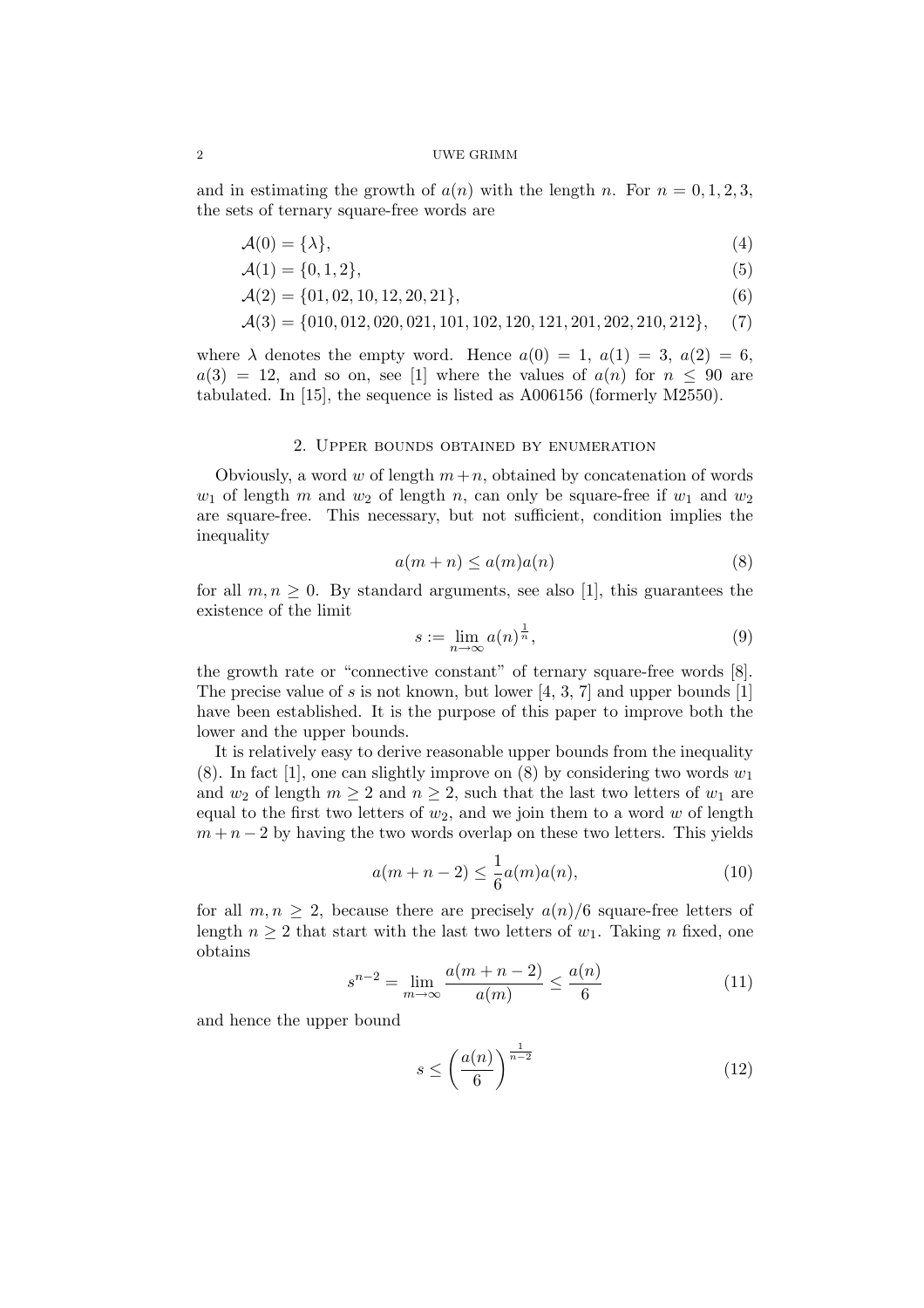| $\boldsymbol{n}$ | a(n)              | $\boldsymbol{n}$ | a(n)               |
|------------------|-------------------|------------------|--------------------|
| 91               | 336 655 224 582   | 101              | 4 704 369 434 772  |
| 92               | 438 245 025 942   | 102              | 6 123 969 129 810  |
| 93               | 570 491 023 872   | 103              | 7971950000520      |
| 94               | 742 643 501 460   | 104              | 10 377 579 748 374 |
| 95               | 966 745 068 408   | 105              | 13 509 138 183 162 |
| 96               | 1 258 471 821 174 | 106              | 17585681474148     |
| 97               | 1 638 231 187 596 | 107              | 22 892 370 891 330 |
| 98               | 2 132 586 986 466 | 108              | 29 800 413 809 730 |
| 99               | 2776120525176     | 109              | 38793041799498     |
| 100              | 3613847436684     | 110              | 50 499 301 907 904 |

TABLE 1. The number of ternary square-free words  $a(n)$  of length *n* for  $91 \le n \le 110$ .

for any  $n \geq 3$ . This bound can be systematically improved by calculating  $a(n)$  for as large values of n as possible. The bound given in [1], from  $a(90) = 258615015792$ , is

$$
s \le 43\,102\,502\,632^{\frac{1}{88}} = 1.320\,829\,\ldots\tag{13}
$$

The results given in table 1 extend the previously known values of  $a(n)$  [1] to lengths  $n \leq 110$ . They were obtained by a simple algorithm, extending square-free words letter by letter and checking that the new letter does not lead to the formation of any square. The value  $a(110)$  yields an improved upper bound of

$$
s \le 8\,416\,550\,317\,984^{\frac{1}{108}} = 1.317\,277\,\ldots\tag{14}
$$

#### 3. Brinkhuis triples and lower bounds

While the upper bound is already relatively close to the actual value of s, which was estimated in reference [1] to be about 1.301 76 on the basis of the first 90 values, it is much more difficult to obtain any reasonable lower bound for s. In order to derive a lower bound, one has to show that  $a(n)$  grows exponentially in n with optimal growth bound. This can be achieved by demonstrating that each square-free word of length  $n$  gives rise to sufficiently many different square-free words of some length  $m > n$ . This was first done by Brinkhuis [4], by constructing what is now known as a Brinkhuis triple or a Brinkhuis triple pair.

**Definition 1.** An *n*-Brinkhuis triple pair is a set  $\mathcal{B} = {\mathcal{B}^{(0)}, \mathcal{B}^{(1)}, \mathcal{B}^{(2)}}$  of three pairs  $\mathcal{B}^{(i)} = \{U^{(i)}, V^{(i)}\} \subset \mathcal{A}(n), i \in \{0,1,2\},\$  of pairwise different square-free words such that the set of 96 words of length  $3n$ 

$$
\bigcup_{w_1w_2w_3\in\mathcal{A}(3)}\left\{W_1W_2W_3\mid W_j\in\mathcal{B}^{(w_j)}, j=1,2,3\right\}\subset\mathcal{A}(3n).
$$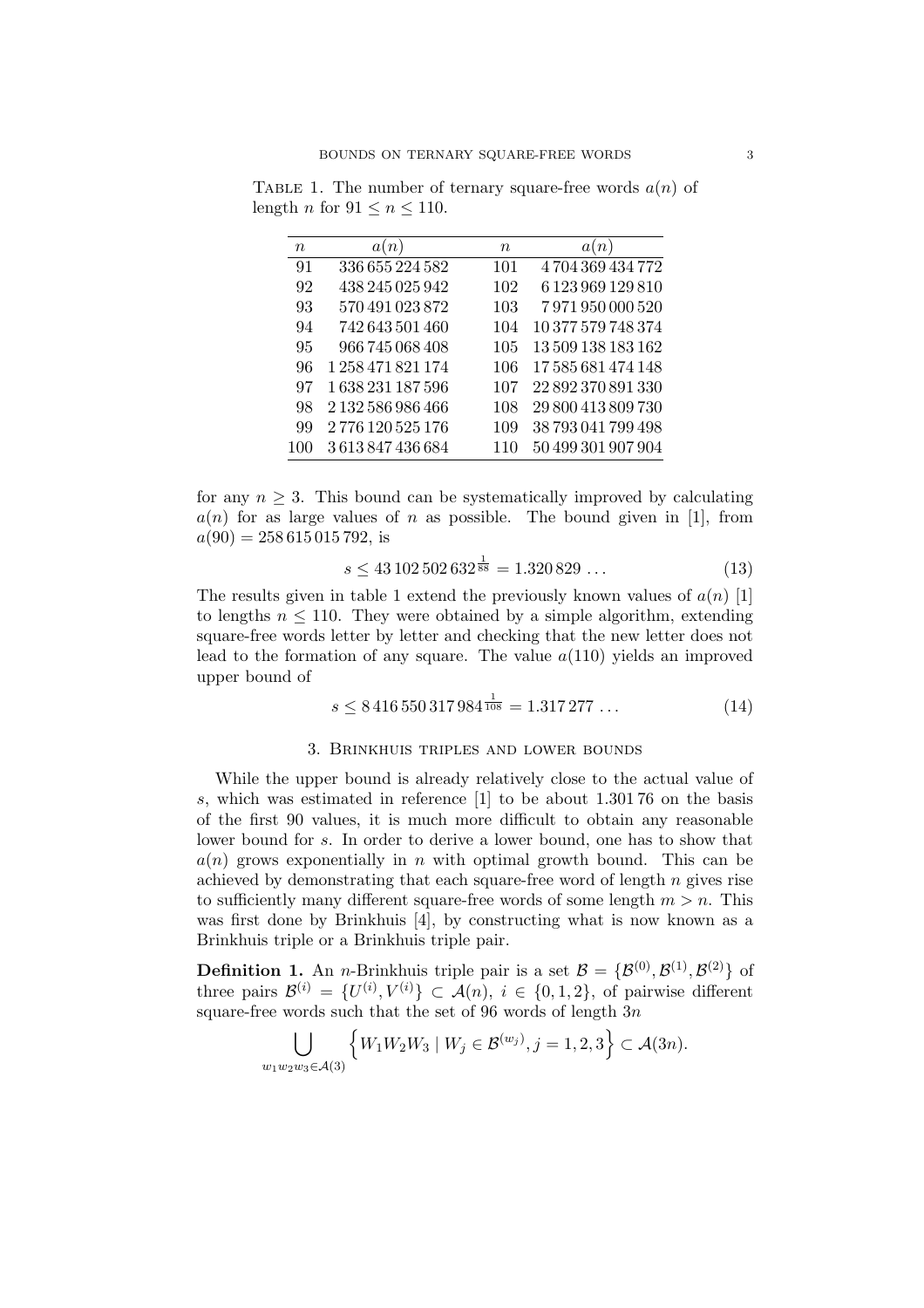In other words, it is required that all  $3n$ -letter images of the twelve elements of  $\mathcal{A}(3)$  under any combination of the eight maps

$$
\varrho_{x,y,z}: \begin{cases} 0 \to x \in \mathcal{B}^{(0)} \\ 1 \to y \in \mathcal{B}^{(1)} \\ 2 \to z \in \mathcal{B}^{(2)} \end{cases}
$$
(15)

are square-free. This property is sufficient to ensure that images of any square-free word in the alphabet  $\Sigma$  under any combination of the eight maps to each of its letters is again square-free. This can be shown as follows.

Consider the six-letter alphabet  $\tilde{\Sigma} = \{0, 0', 1, 1', 2, 2'\}$  and a language  $\tilde{\mathcal{A}}$ consisting of all words of A with an arbitrary number of letters replaced by their primed companions. In other words,

$$
\tilde{\mathcal{A}} = \bigcup_{n \ge 0} \tilde{\mathcal{A}}(n), \qquad \tilde{\mathcal{A}}(n) = \left\{ w \in \tilde{\Sigma}^n \mid \pi(w) \in \mathcal{A}(n) \right\} \tag{16}
$$

where  $\pi$  is the map

$$
\pi: \tilde{\Sigma} \to \Sigma, \quad \pi(0) = \pi(0') = 0, \ \pi(1) = \pi(1') = 1, \ \pi(2) = \pi(2') = 2, \tag{17}
$$

that projects back to the three-letter alphabet  $\Sigma$ . The map

$$
\varrho : \begin{cases} 0 \to U^{(0)}, \ 0' \to V^{(0)} \\ 1 \to U^{(1)}, \ 1' \to V^{(1)} \\ 2 \to U^{(2)}, \ 2' \to V^{(2)} \end{cases}
$$
(18)

is a uniformly growing morphism from the language  $\tilde{\mathcal{A}}$  into the language  $\mathcal{L}$ . By the condition (1), this morphism is square-free on all three-letter words in  $\tilde{\mathcal{A}}$ , i.e., the images of elements in  $\tilde{\mathcal{A}}(3)$  are square-free. As  $\rho$  is a uniformly growing morphisms, being square-free on  $\tilde{\mathcal{A}}(3)$  implies, as proven in [5] and [3], that  $\rho$  is a square-free morphism, i.e., it maps square-free words in  $\tilde{\mathcal{A}}$ onto square-free words in  $\mathcal{L}$ , thus onto words in  $\mathcal{A}$ .

**Lemma 1.** The existence of an  $n$ -Brinkhuis triple pair implies the lower bound  $s \geq 2^{1/(n-1)}$ .

*Proof.* The existence of an *n*-Brinkhuis triple pair implies the inequality

$$
a(mn) \ge 2^m a(m) \tag{19}
$$

for any  $m > 0$ , because each square-free word of length m yields  $2<sup>m</sup>$  different square-free words of length mn. This means

$$
\left(\frac{a(mn)}{a(m)}\right)^{\frac{1}{m}} \ge 2, \tag{20}
$$

for any  $m > 0$ , and hence

$$
s^{n-1} = \lim_{m \to \infty} \left( \frac{a(mn)}{a(m)} \right)^{\frac{1}{m}} \ge 2,
$$
 (21)

establishing the lower bound.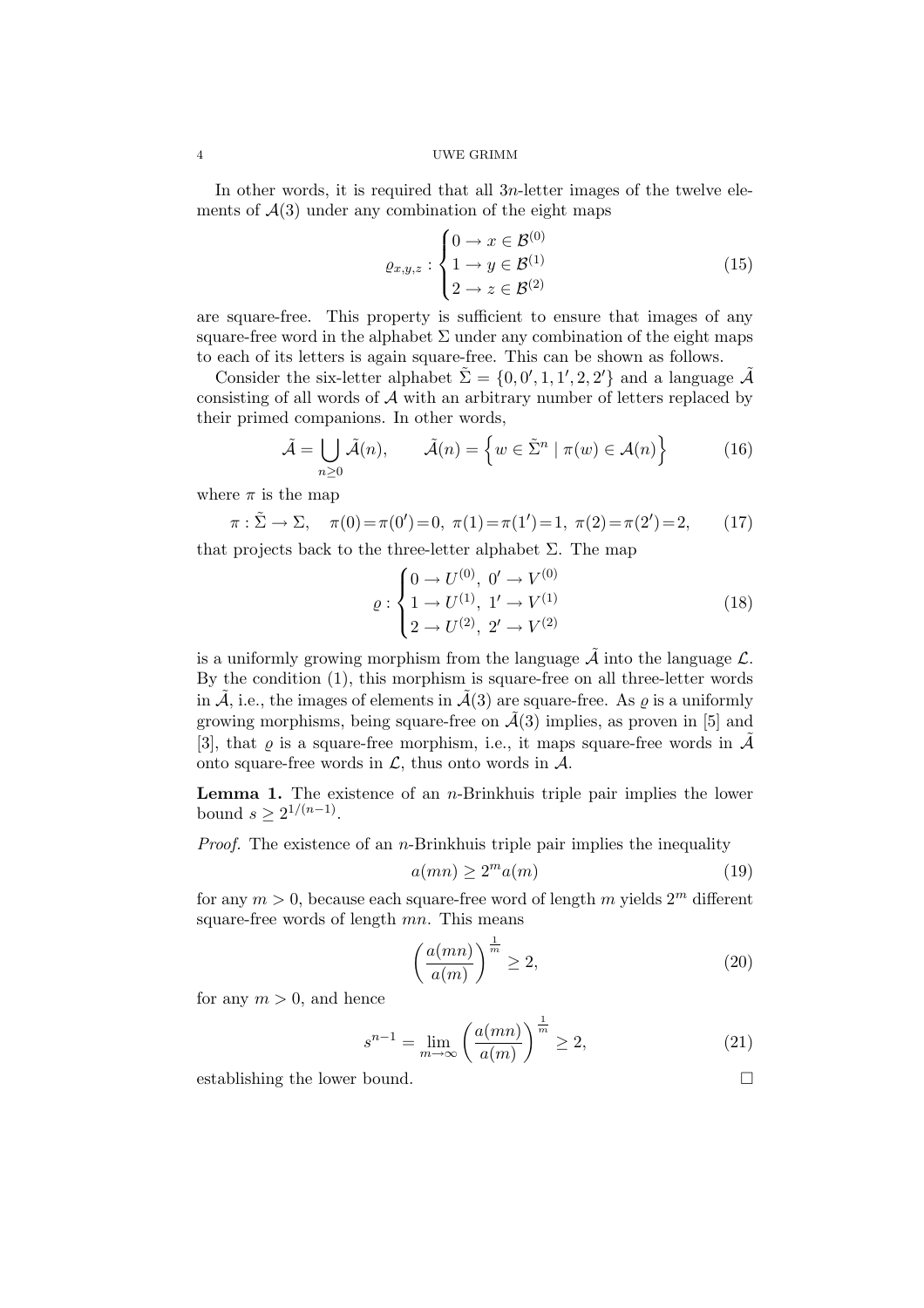The first lower bound was derived by Brinkhuis [4], who showed that  $s \geq 2^{1/24}$  by constructing a 25-Brinkhuis triple pair consisting entirely of palindromic words. In that case, the conditions on the square-freeness of the images of three-letter words can be simplified to the square-freeness of the images of two-letter words and certain conditions on the "heads" and the "tails" of the words, which are easier to check explicitly. Brandenburg [3] produced a 22-Brinkhuis triple pair, which proves a lower bound of  $s \geq 2^{1/21}$ . For a long time, this was the best lower bound available, until, quite recently, Ekhad and Zeilberger [7] came up with a 18-Brinkhuis triple pair equivalent to

$$
U^{(0)} = 012021020102120210 \t V^{(0)} = 012021201020120210 = \bar{U}^{(0)}
$$
  
\n
$$
U^{(1)} = 120102101210201021 \t V^{(1)} = 120102012101201021 = \bar{U}^{(1)}
$$
  
\n
$$
U^{(2)} = 201210212021012102 \t V^{(2)} = 201210120212012102 = \bar{U}^{(2)}, \t (22)
$$

thus establishing the bound  $s \geq 2^{1/17}$ . We note that the simpler definition for a Brinkhuis triple pair in [7], which is akin to Brinkhuis' original approach, is in fact incomplete, as it does not rule out a square that overlaps three adjacent words if the words are not palindromic. Nevertheless, the Brinkhuis triple (22) given in [7] is correct, and so is the lower bound  $s \geq 2^{1/17} = 1.041616...$  derived from it. In fact, it has been claimed (see [17]) that this is the optimal bound that can be obtained in this way, and this is indeed the case, see the discussion below.

It is interesting to note that, although this minimal-length Brinkhuis triple pair does not consist of palindromes, it is nevertheless invariant under reversion of words, as  $V^{(i)} = \overline{U}^{(i)}$ . In addition, it also shares the property with Brinkhuis' orginial triple that the words  $U^{(1)}$ ,  $V^{(1)}$  and  $U^{(2)}$ ,  $V^{(2)}$  which replace the letters 1 and 2, respectively, are obtained from  $U^{(0)}$ ,  $V^{(0)}$  by a global permutation  $\tau$  of the three letters

$$
\tau : \begin{cases} 0 \to 1 \\ 1 \to 2 \\ 2 \to 0 \end{cases}
$$
 (23)

i.e.,

$$
U^{(2)} = \tau(U^{(1)}) = \tau^2(U^{(0)}), \quad V^{(2)} = \tau(V^{(1)}) = \tau^2(V^{(0)}).
$$
 (24)

Clearly, given any Brinkhuis triple pair, the sets of words obtained by reversion or by applying any permutation of the letters are again Brinkhuis triple pairs, so it may not be too surprising that a Brinkhuis triple pair of minimal length turns out to be invariant under these two operations.

#### 4. Generalised Brinkhuis triples

As we cannot improve on the lower bound by constructing a shorter Brinkhuis triple, we proceed by generalising the notion. The idea is to allow for more than two words that replace each letter. This leads to the following general definition.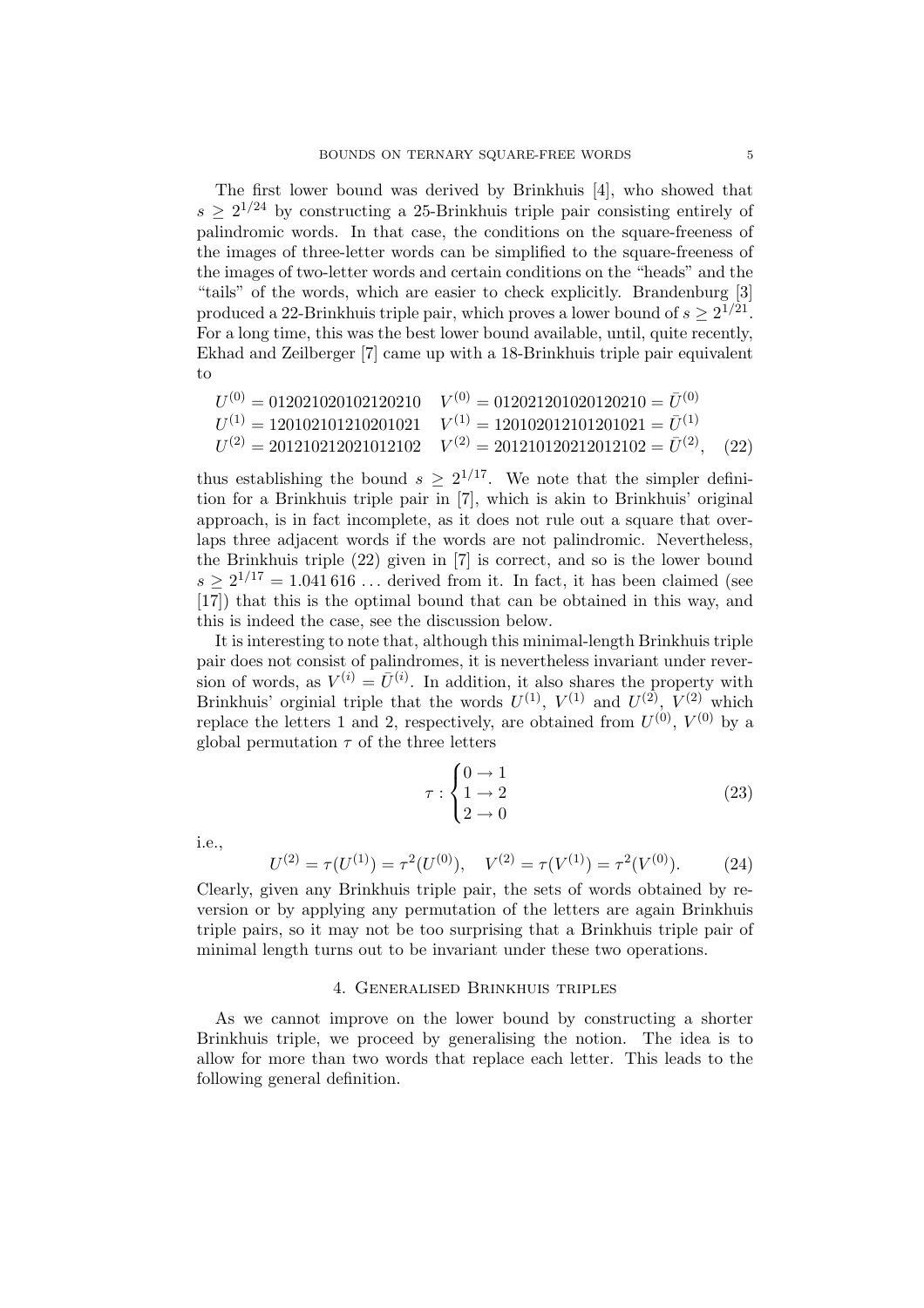**Definition 2.** An *n*-Brinkhuis  $(k_0, k_1, k_2)$ -triple is a set of  $k_0+k_1+k_2$  squarefree words  $\mathcal{B} = \{ \mathcal{B}^{(0)}, \mathcal{B}^{(1)}, \mathcal{B}^{(2)} \}, \ \mathcal{B}^{(i)} = \{ w_j^{(i)} \in S(n) \mid 1 \le j \le k_i \}, \ k_i \ge 1,$ such that, for any square-free word  $ii'i''$  of length 3 and any  $1 \leq j \leq k_i$ ,  $1 \leq j' \leq k_{i'}$ ,  $1 \leq j'' \leq k_{i''}$ , the composed word  $w_j^{(i)} w_{j'}^{(i')}$  $j' \choose j' \, w \, j'' \, j''$  $j''$  of length 3n is square-free.

Note that the definition reduces to definition 1 in the case  $k_0 = k_1 = k_2 =$ 2 of an "ordinary" Brinkhuis triple pair. From the set of square-free words of length 3, we deduce that the number of composed words that enter is  $6k_0k_1k_2 + k_0^2(k_1 + k_2) + k_1^2(k_0 + k_2) + k_2^2(k_0 + k_1).$ 

**Lemma 2.** The existence of an *n*-Brinkhuis  $(k_0, k_1, k_2)$ -triple implies the lower bound  $s \geq k^{1/(n-1)}$ , where  $k = \min(k_0, k_1, k_2)$ .

*Proof.* The proof proceeds as in lemma 1 above, with 2 replaced by  $k =$  $\min(k_0, k_1, k_2).$ 

As far as the lower bound is concerned, we do not gain anything by considering triples where the number of words  $k_0$ ,  $k_1$  and  $k_2$  differ from each other. Nevertheless, the generality of definition 2 shall be of use below. In order to derive improved lower bounds, we shall in fact concentrate on a more restricted class of triples.

**Definition 3.** A special *n*-Brinkhuis *k*-triple is an *n*-Brinkhuis  $(k, k, k)$ - $\text{triple}\ \mathcal{B}=\{\mathcal{B}^{(0)},\mathcal{B}^{(1)},\mathcal{B}^{(2)}\}\ \text{such that}\ \mathcal{B}^{(2)}=\tau(\mathcal{B}^{(1)})=\tau^2(\mathcal{B}^{(0)})\ \text{and}\ w\in\mathcal{B}^{(0)}$ implies  $\bar{w} \in \mathcal{B}^{(0)}$ , where  $\tau$  is the permutation of letters defined in equation (23).

The first condition means that all words in  $\mathcal{B}^{(1)}$  and  $\mathcal{B}^{(2)}$  can be obtained from the words in  $\mathcal{B}^{(0)}$  by the global permutation  $\tau$ . The second condition implies that the words in  $\mathcal{B}^{(0)}$ , and hence also in  $\mathcal{B}^{(1)}$  and  $\mathcal{B}^{(2)}$ , are either palindromes, i.e.,  $w = \bar{w}$ , or occur as pairs  $(w, \bar{w})$ . This means that a special *n*-Brinkhuis *k*-triple is characterised by the set of palindromes  $w = \bar{w} \in \mathcal{B}^{(0)}$ and by one member of each pairs of non-palindromic words  $(w, \bar{w}) \in \mathcal{B}^{(0)}$ . If there are  $k_p$  palindromes and  $k_n$  pairs in  $\mathcal{B}^{(0)}$ , then these generate a special Brinkhuis k-triple with  $k = k_p + 2k_n$ . We shall call  $K = (k_p, k_n)$ the signature of the special Brinkhuis k-triple, and denote a set of  $k_p + k_n$ generating words by  $\mathcal{G}$ .

In order to obtain the best lower bound possible, we are looking for optimal choices of the length n and the number of words  $k$ . There are two possibilities, we may look for the largest  $k$  for given length  $n$ , or for the smallest length  $n$  for a given number  $k$ . This is made precise by the following definitions.

**Definition 4.** An optimal special *n*-Brinkhuis triple is a special *n*-Brinkhuis k-triple such that any special *n*-Brinkhuis *l*-triple has  $l \leq k$ .

**Definition 5.** A minimal-length special Brinkhuis  $k$ -triple is a special  $n$ -Brinkhuis k-triple such that any special m-Brinkhuis k-triple has  $m \geq n$ .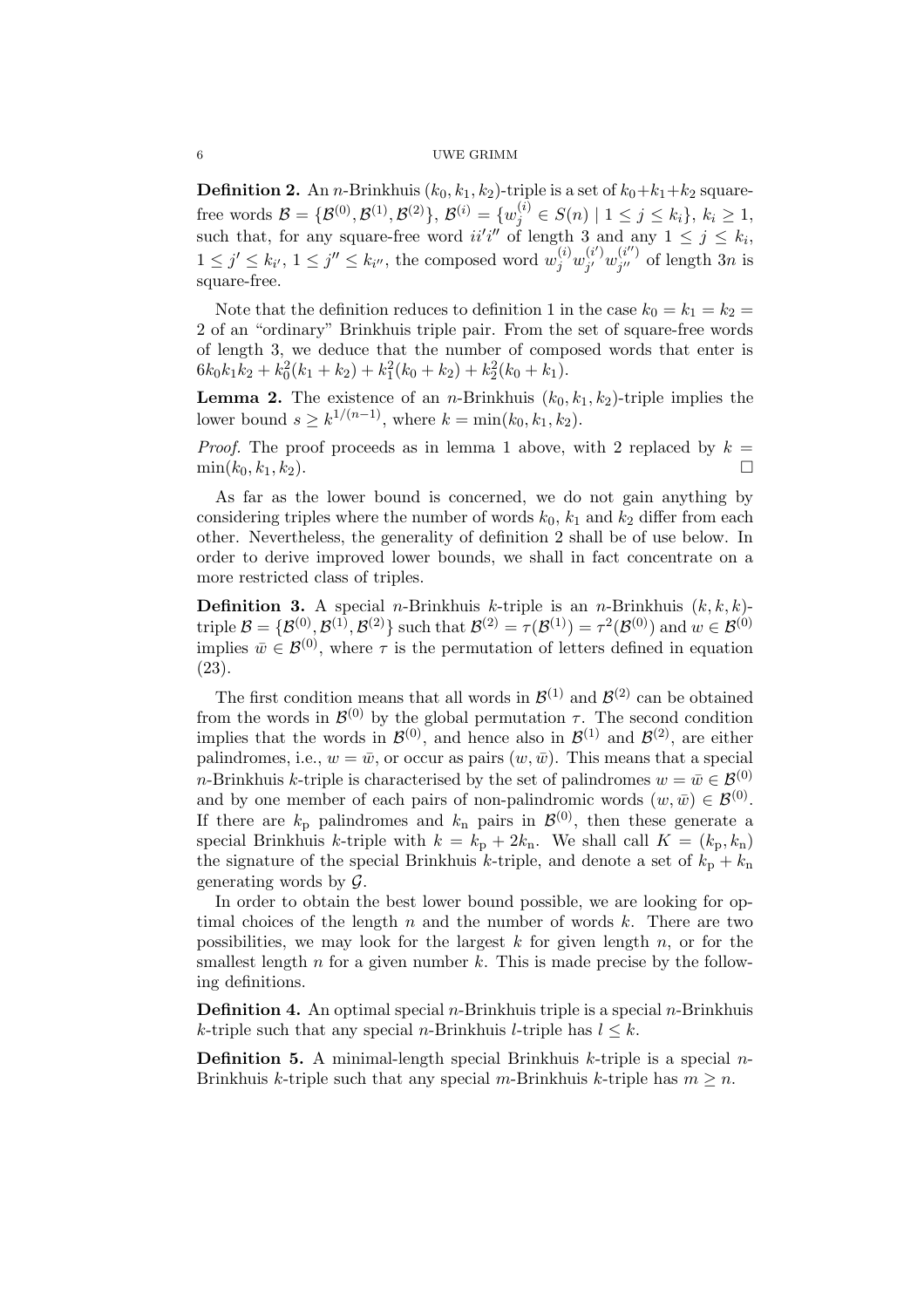If B is a special *n*-Brinkhuis k-triple, so is its image  $\sigma(\mathcal{B})$  under any permutation  $\sigma \in S_3$  of the three letters. Therefore, without loss of generality, we may assume that the first word  $w_1^{(0)} \in \mathcal{B}$  starts with the letters 01. This has the following consequences on the other words of the triple.

**Lemma 3.** Consider a special *n*-Brinkhuis *k*-triple  $\beta$ , with  $n > 1$ , such that the word  $w_1^{(0)} \in \mathcal{B}^{(0)}$  starts with the letters 01. Then  $n \geq 7$ , and all words in  $\mathcal{B}^{(0)}$  start with the three letters 012 and end on 210.

*Proof.* As  $w_1^{(1)} = \tau(w_1^{(0)})$  $y_1^{(0)}$  and  $w_1^{(2)} = \tau^2(w_1^{(0)})$  $\binom{0}{1}$ , the words  $w_1^{(1)}$  $_1^{(1)}$  and  $w_1^{(2)}$  $1^{(2)}$  start with letters 12 and 20, respectively. If  $n = 2$ , then  $w_1^{(0)}w_1^{(1)} = 0112$  contains the square 11, so  $n \geq 3$ . Square-freeness of the composed words  $w_j^{(0)}w_1^{(1)}$ 1 and  $w_j^{(0)}w_1^{(2)}$  $\binom{2}{1}, 1 \leq j \leq k$ , implies that the words  $w_j^{(0)}$  $j^{(0)}$  have to end on 210, because  $w = 210$  is the only word in  $\mathcal{A}(3)$  such that  $w12$  and  $w20$  are both square-free. This in turn implies that all words in  $\mathcal{B}^{(1)}$  and  $\mathcal{B}^{(2)}$  end on 021 and 102, respectively. Now, square-freeness of the composed words  $w_j^{(1)}w_{j'}^{(0)}$  $\hat{j'}$ and  $w_j^{(2)}w_{j'}^{(0)}$  $j'$  implies that the first three letter of  $w_j^{(0)}$  $j^{(0)}$ , for any  $1 \leq j \leq k$ , have to be  $w = 012$ , because this is the only word  $A(3)$  in such that  $021w$ and  $102w$  are both square-free. For  $n = 3$  and  $n = 4$ , no such words exist, and the only possibility for  $n = 6$  would be 012210 which is not square-free. For  $n = 5$ , the square-free word 01210 starts with 012 and ends on 210, but  $w_1^{(0)}w_1^{(2)}w_1^{(0)} = 012102010201210$  contains the square of 0201.

One can even say more about the "heads" and "tails" of the words in a special Brinkhuis triple. There are two possible choices for the forth letter of  $w_1^{(0)}$  $1<sup>(0)</sup>$ , and both possibilities fix further letters and cannot appear within the same special Brinkhuis triple. Therefore, we can distinguish two different types of special Brinkhuis triples.

**Proposition 1.** Consider a special *n*-Brinkhuis *k*-triple  $\beta$ , with  $n > 1$ , such that the word  $w_1^{(0)} \in \mathcal{B}^{(0)}$  starts with the letters 01. Then  $n \geq 13$  and either all words in  $\mathcal{B}^{(0)}$  are of the form  $012021...120210$ , or all words are of the form 012102 . . . 201210.

*Proof.* From lemma 3, we know that  $n \geq 7$  and  $w_1^{(0)}$  $_1^{\text{(0)}}$  starts with 012 and ends on 210. There are now two choices for the forth letter. Let us consider the case that  $w_1^{(0)}$  $_1^{(0)}$  starts with 0120. Then  $w_1^{(1)}$  $_1^{(1)}$  starts with 1201. Now, from lemma 3,  $w_1^{(2)}$  $\binom{2}{1}$  ends on 102, and square-freeness of  $w_1^{(2)}w_j^{(0)}$  $j^{(0)}$  implies that  $w_j^{(0)}$ j starts with 01202, and hence with 012021. Now  $w_1^{(1)}$  $_1^{(1)}$  starts with 120102 and  $w_1^{(2)}$  with 201210. From square-freeness of  $w_j^{(0)}w_1^{(1)}$  $y_1^{(1)}$  and  $w_j^{(0)}w_1^{(2)}$  $\binom{1}{1}$ , we can rule out  $w_i^{(0)}$  $j^{(0)}$  ends on 1210, because both possible extension 101210 and 201210 result in squares. Hence  $w_i^{(0)}$  $j_j^{(0)}$  ends on 0210 and, from square-freeness of  $w_j^{(0)}w_1^{(w)}$  $\binom{w}{1}$ , it has to end on 20210, and thus on 120210.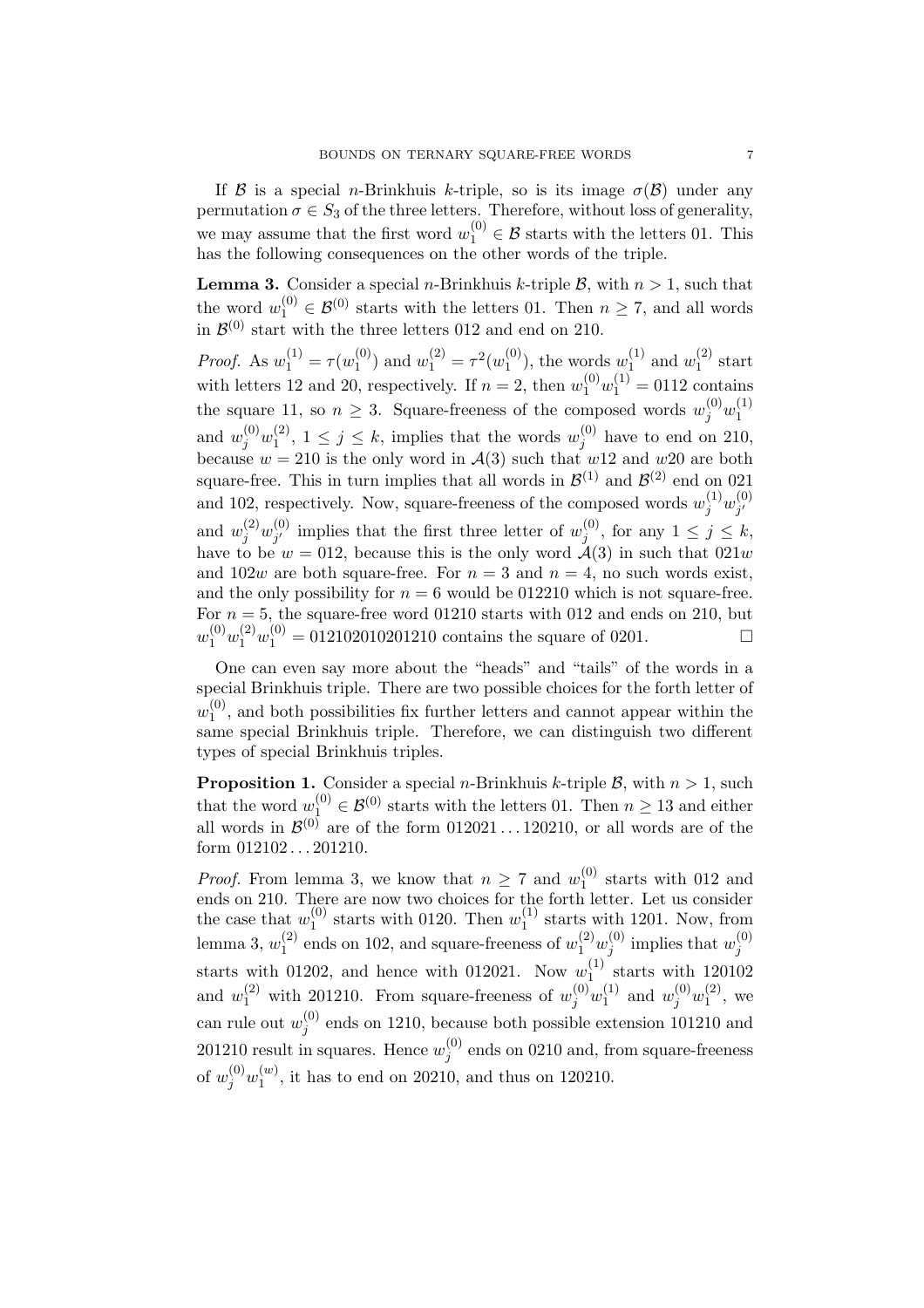Consider now the second possibility, i.e.,  $w_1^{(0)}$  $_1^{(0)}$  starts with 0121. Necessarily, it then starts with 01210. As  $w_1^{(1)}$  $_1^{(1)}$  ends on 021, square-freeness of  $w_1^{(1)}w_j^{(0)}$  $j^{(0)}$  implies that  $w_j^{(0)}$  $j^{(0)}$  starts with 012102. Then  $w_1^{(1)}$  $_1^{(1)}$  starts with 120210 and  $w_1^{(2)}$  with 201021. Square-freeness of  $w_j^{(0)}w_1^{(1)}$  $y_1^{(1)}$  and  $w_j^{(0)}w_1^{(2)}$  $_1^{(2)}$  rules out an ending 0210 for  $w_i^{(0)}$  $j^{(0)}$ , as the only possible extension 20120 and 120210 both result in squares. Hence  $w_i^{(0)}$  $j^{(0)}$  ends on 01210, and, from square-freeness of  $w_j^{(0)}w_1^{(1)}$  $_1^{(1)}$ , actually has to end on 201210.

Now, in both cases it is obviously impossible to find square-free words of length  $n = 8, 9, 10, 12$  that satisfy these conditions. For the first case, the one choice left for  $n = 11$  is 01202120210, which contains the square of 1202. In the second case, the only word for  $n = 11$  that satisfies the conditions is 01210201210. In this case,  $w_1^{(0)}w_1^{(1)} = 0121020121012021012021$  contains the square of 210120.

The proofs of lemmas 3 and 1 are very explicit, but you may simplify the argument by realising that the conditions at both ends are essentially equivalent, as they follow from reversing the order of letters in combined words. The results restrict the number of words that have to be taken into account when looking for a special *n*-Brinkhuis  $k$ -triple. In what follows, we can restrict ourselves to the case  $n \geq 13$ . We denote the set of such square-free words by

$$
\mathcal{A}_1(n) = \{ w \in \mathcal{A}(n) \mid w = 012021 \dots 120210 \} \subset \mathcal{A}(n), \tag{25}
$$

$$
\mathcal{A}_2(n) = \{ w \in \mathcal{A}(n) \mid w = 012102 \dots 201210 \} \subset \mathcal{A}(n), \tag{26}
$$

and the number of such words by

$$
a_1(n) := |\mathcal{A}_1(n)|,\tag{27}
$$

$$
a_2(n) := |\mathcal{A}_2(n)|.\tag{28}
$$

We denote the number of palindromes by

$$
a_{1p}(n) := |\{w \in \mathcal{A}_1(n) \mid w = \bar{w}\}|,\tag{29}
$$

$$
a_{2p}(n) := |\{w \in \mathcal{A}_2(n) \mid w = \bar{w}\}|,
$$
\n(30)

and the number of non-palindromic pairs by

$$
a_{1n}(n) := \frac{1}{2}(a_1(n) - a_{1p}(n)),
$$
\n(31)

$$
a_{2n}(n) := \frac{1}{2}(a_2(n) - a_{2p}(n)).
$$
\n(32)

Clearly, there are no palindromic square-free words of even length, and thus  $a_{1p}(2n) = a_{2p}(2n) = 0$ ,  $a_{1n}(2n) = a_1(2n)/2$  and  $a_{2n}(2n) = a_2(2n)/2$ .

Now, for a word  $w \in \mathcal{A}_1(n)$  or  $w \in \mathcal{A}_2(n)$  to be a member of a special  $n$ -Brinkhuis triple, it must at least generate a triple by itself. This motivates the following definition.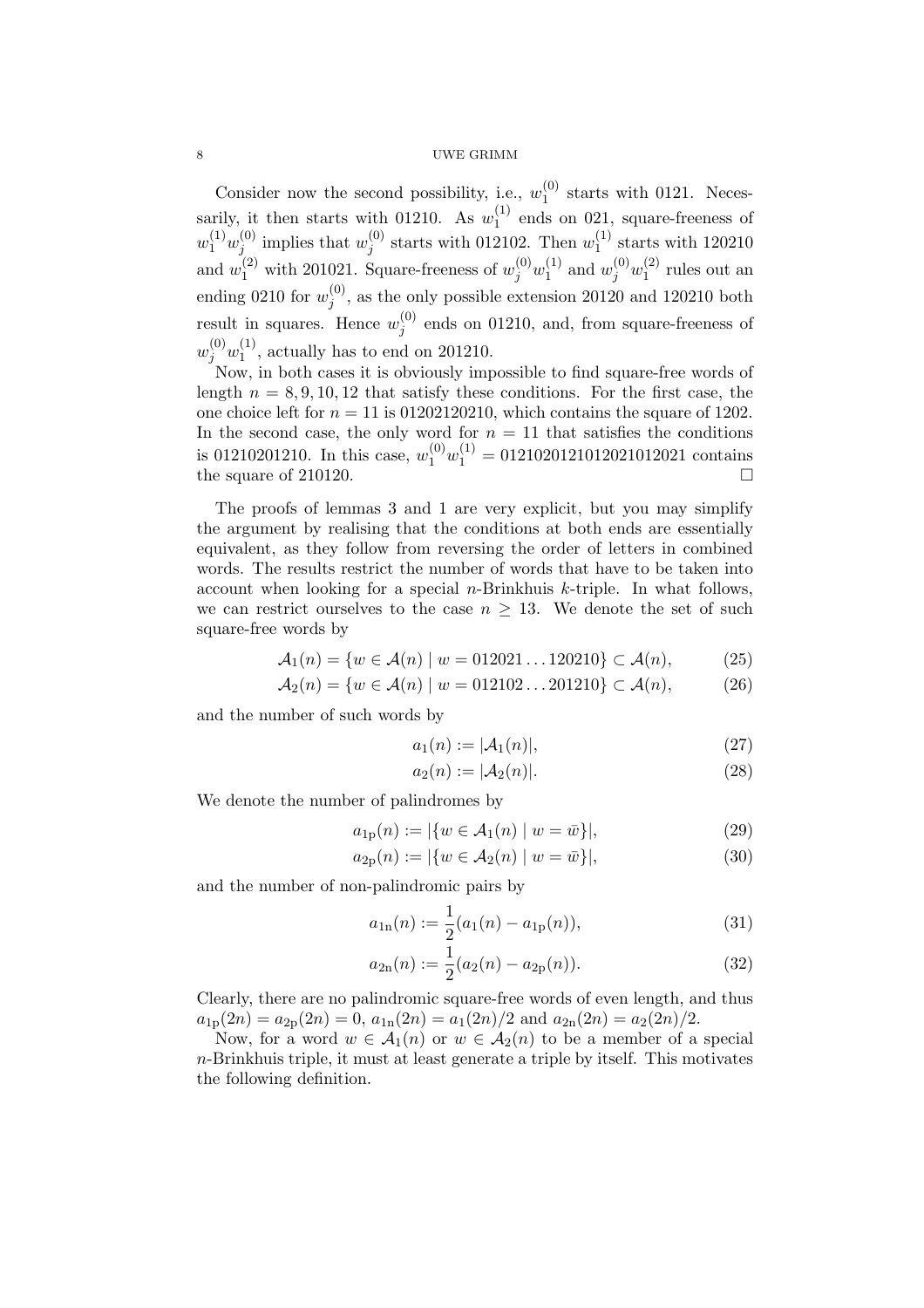**Definition 6.** A square-free palindrome  $w = \overline{w} \in \mathcal{A}(n)$  is called admissible if w generates a special  $n$ -Brinkhuis 1-triple. A non-palindromic square-free word w of length n is admissible if w generates a special n-Brinkhuis 2-triple.

The hunt for optimal special  $n$ -Brinkhuis triples now proceeds in three steps.

**Step 1.** The first step consists of selecting all admissible words in  $\mathcal{A}_1(n)$ and  $A_2(n)$ . Let us denote the number of admissible palindromes in  $A_1(n)$ by  $b_{1p}(n)$  and the number of admissible non-palindromes by  $2b_{1n}(n)$ , such that  $b_{1n}$  is the number of admissible pairs  $(w, \bar{w})$  of non-palindromic words in  $A_1(n)$ . Analogously, we define  $b_{2p}(n)$  and  $b_{2n}(n)$  for admissible words in  $\mathcal{A}_2(n)$ .

Step 2. The second step consists of finding all triples of admissible words that generate a special n-Brinkhuis triple. Depending on the number of palindromes  $k_p$  in that triple, which can be  $k_p = 0, 1, 2, 3$ , these are special Brinkhuis k-triples with  $k = 6, 5, 4, 3$ , respectively. We denote the number of such admissible triples by  $t_1(n)$  and  $t_2(n)$ . Here, we need to check the conditions of definition 2 for each triple. Using the structure of the special Brinkhuis triple, the number of words that have to be checked is substantially reduced from  $12k^3$  to  $k(2k^2 + k_p)$ .

Step 3. The third and final step is purely combinatorial in nature, and does not involve any explicit checking of square-freeness of composed words. The reason is the following. A set  $\mathcal{G}, |\mathcal{G}| \geq 3$ , of words in  $\mathcal{A}_1(n)$  or  $\mathcal{A}_2(n)$ , generates a special *n*-Brinkhuis triple if and only if all three-elemental subsets of  $G$ generate special  $n$ -Brinkhuis triples. This is obvious, because the conditions of definition 2 on three-letter words never involve more than three words simultaneously, so checking the condition for all subsets of three generating words is necessary and sufficient. Thus, the task is to find the largest sets of generating words such that all three-elemental subsets are contained in our list of admissible triples. In order to obtain an optimal special  $n$ -Brinkhuis triple, one has to take into account that  $k = k_p + 2k_n$ , so solutions with maximum number of generators are not necessarily optimal.

Even though this step is purely combinatorial and no further operations on the words are required, it is by far the most expensive part of the algorithm as the length  $n$  increases. Therefore, this is the part that limits the maximum length  $n$  that we can consider. Using a computer, we found the optimal Brinkhuis triples for  $n \leq 41$ . The results for generating words from  $\mathcal{A}_1(n)$  are given in table 2, those for generating words taken from  $A_2(n)$  are displayed in table 3. We included partial results for  $42 \leq n \leq 45$ , in order to show how the number of admissible words grows for larger  $n$ . Even though we do not know the optimal n-Brinkhuis triples for these cases, it has to be expected that the value of k that can be achieved continues to grow, and it is certainly true for  $n = 42$  where  $k_{\text{opt}} \geq 72$ .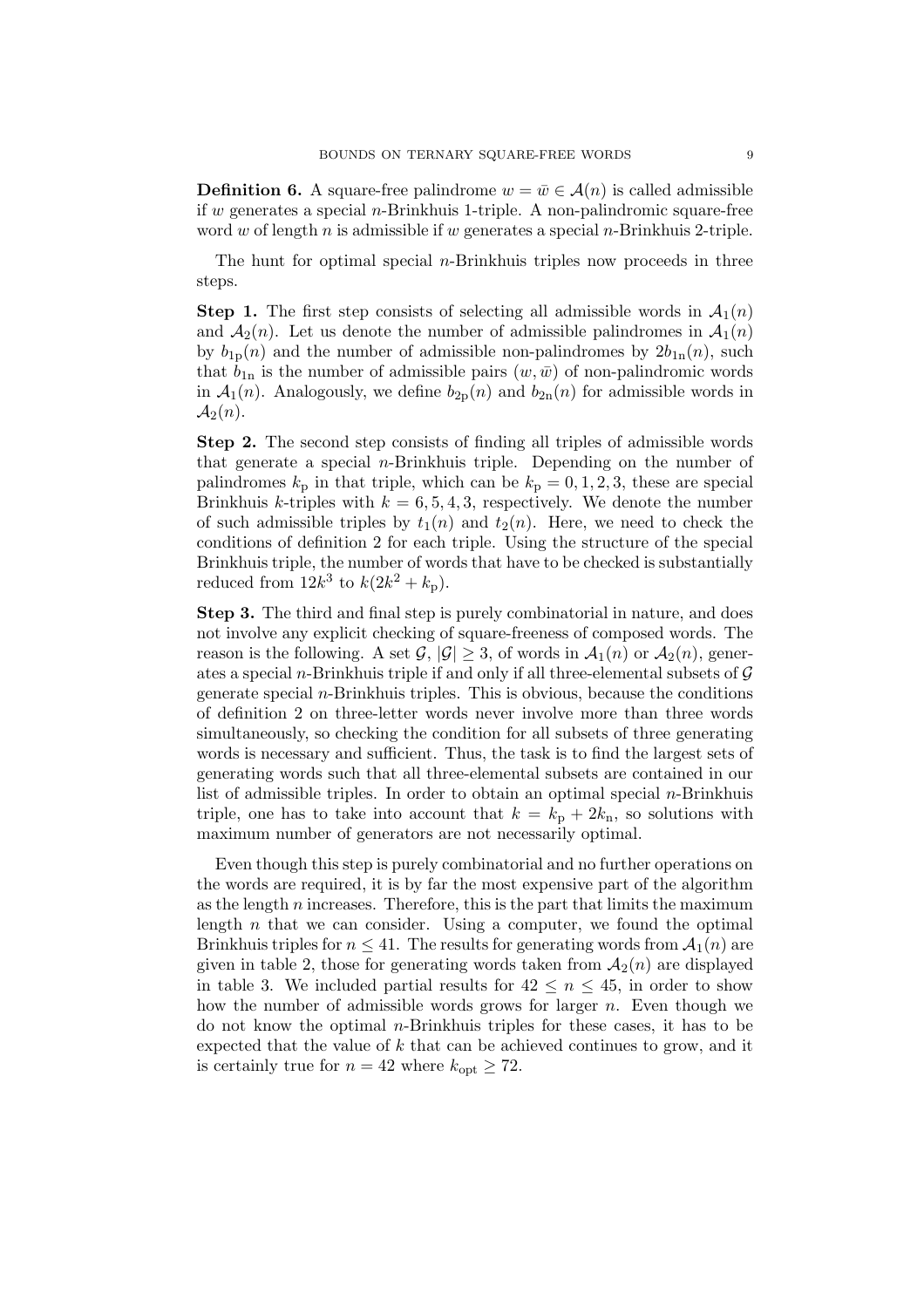| $\boldsymbol{n}$ | $\boldsymbol{a}$ | $a_1$            | $a_{1p}$         | $a_{1n}$       | $b_{1p}$         | $b_{1n}$         | $t_1$            | sign.                    | $k_{\text{opt}}$         |
|------------------|------------------|------------------|------------------|----------------|------------------|------------------|------------------|--------------------------|--------------------------|
| $\overline{13}$  | $\overline{342}$ | $\overline{0}$   | $\theta$         | $\overline{0}$ | $\overline{0}$   | $\overline{0}$   | $\overline{0}$   | (0,0)                    | 0                        |
| 14               | 456              | $\boldsymbol{0}$ | $\overline{0}$   | $\overline{0}$ | $\overline{0}$   | $\boldsymbol{0}$ | $\overline{0}$   | (0,0)                    | $\overline{0}$           |
| 15               | 618              | $\mathbf{1}$     | $\mathbf{1}$     | $\overline{0}$ | $\overline{0}$   | $\boldsymbol{0}$ | $\overline{0}$   | (0,0)                    | $\boldsymbol{0}$         |
| 16               | 798              | $\boldsymbol{0}$ | $\overline{0}$   | $\overline{0}$ | $\boldsymbol{0}$ | $\boldsymbol{0}$ | $\overline{0}$   | (0,0)                    | $\boldsymbol{0}$         |
| 17               | 1044             | $1\,$            | $1\,$            | $\overline{0}$ | $\mathbf 1$      | $\boldsymbol{0}$ | $\boldsymbol{0}$ | (1,0)                    | $1\,$                    |
| 18               | 1392             | $\overline{4}$   | $\boldsymbol{0}$ | $\overline{2}$ | $\boldsymbol{0}$ | $\mathbf{1}$     | $\overline{0}$   | (0,1)                    | $\overline{2}$           |
| 19               | 1830             | $\overline{5}$   | $\mathbf{1}$     | $\overline{2}$ | $\mathbf{1}$     | $\overline{0}$   | $\overline{0}$   | (0,0)                    | $\boldsymbol{0}$         |
| 20               | 2388             | $\overline{4}$   | $\overline{0}$   | $\overline{2}$ | $\boldsymbol{0}$ | $\boldsymbol{0}$ | $\boldsymbol{0}$ | (0,0)                    | $\boldsymbol{0}$         |
| 21               | 3180             | $\mathbf{1}$     | $\mathbf{1}$     | $\overline{0}$ | $\boldsymbol{0}$ | $\overline{0}$   | $\boldsymbol{0}$ | (0,0)                    | $\boldsymbol{0}$         |
| 22               | 4 1 4 6          | $\overline{2}$   | $\boldsymbol{0}$ | $\mathbf{1}$   | $\boldsymbol{0}$ | $\boldsymbol{0}$ | $\overline{0}$   | (0,0)                    | $\boldsymbol{0}$         |
| 23               | 5418             | 3                | $\mathbf{1}$     | $\mathbf{1}$   | $\overline{0}$   | $\mathbf{1}$     | $\overline{0}$   | (0,1)                    | $\overline{2}$           |
| 24               | 7032             | $\overline{4}$   | $\overline{0}$   | $\overline{2}$ | $\boldsymbol{0}$ | $\,1$            | $\boldsymbol{0}$ | (0,1)                    | $\overline{2}$           |
| 25               | 9198             | 13               | 3                | $\overline{5}$ | $\overline{2}$   | $\mathbf{1}$     | $\mathbf{1}$     | (2,1)                    | $\,4\,$                  |
| 26               | 11892            | 16               | $\overline{0}$   | 8              | $\boldsymbol{0}$ | $\,1$            | $\overline{0}$   | (0,1)                    | $\overline{2}$           |
| 27               | 15486            | 18               | $\overline{2}$   | 8              | $\overline{2}$   | $\boldsymbol{0}$ | $\overline{0}$   | (1,0)                    | $1\,$                    |
| 28               | 20 220           | 10               | $\overline{0}$   | $\overline{5}$ | $\overline{0}$   | $\mathbf 1$      | $\overline{0}$   | (0,1)                    | $\overline{2}$           |
| 29               | 26424            | 27               | 3                | 12             | $\overline{2}$   | 3                | $\overline{4}$   | (2,2)                    | $\overline{6}$           |
| 30               | 34422            | 52               | $\overline{0}$   | 26             | $\overline{0}$   | $\overline{4}$   | $\overline{0}$   | (0,2)                    | $\overline{4}$           |
| 31               | 44862            | 64               | $\overline{4}$   | 30             | $\overline{2}$   | $\overline{7}$   | 8                | (1,3)                    | $\overline{7}$           |
| 32               | 58446            | 64               | $\overline{0}$   | 32             | $\boldsymbol{0}$ | $\sqrt{6}$       | $\overline{5}$   | (0,4)                    | 8                        |
| 33               | 76122            | 60               | $\overline{6}$   | 27             | 3                | 7                | 30               | (0,6)                    | 12                       |
| 34               | 99276            | 70               | $\overline{0}$   | 35             | $\boldsymbol{0}$ | $\overline{7}$   | 13               | (0,4)                    | 8                        |
| 35               | 129516           | 109              | 9                | 50             | $\overline{4}$   | 13               | 328              | (2,8)                    | 18                       |
| 36               | 168546           | 174              | $\overline{0}$   | 87             | $\boldsymbol{0}$ | 27               | 1304             | (0,15)                   | 30                       |
| 37               | 219516           | 291              | $9\phantom{.0}$  | 141            | 6                | 27               | 2533             | (3, 14)                  | 31                       |
| 38               | 285750           | 376              | $\overline{0}$   | 188            | $\overline{0}$   | 30               | 973              | (0, 14)                  | 28                       |
| 39               | 372 204          | 386              | 12               | 187            | $\boldsymbol{3}$ | 35               | 2478             | (2,15)                   | 32                       |
| 40               | 484446           | 428              | $\boldsymbol{0}$ | 214            | $\boldsymbol{0}$ | 55               | 10767            | (0, 24)                  | 48                       |
| 41               | 630 666          | 593              | 15               | 289            | $\overline{4}$   | 76               | 28971            | (3,31)                   | 65                       |
| 42               | 821154           | 926              | $\boldsymbol{0}$ | 463            | $\boldsymbol{0}$ | 114              | 74080            | $\ddot{?}$               | $\overline{\mathcal{L}}$ |
| 43               | 1069512          | 1273             | 23               | 625            | 12               | 156              | 229 180          | $\ddot{?}$               | $\overline{\mathcal{L}}$ |
| 44               | 1392270          | 1518             | $\overline{0}$   | 759            | $\boldsymbol{0}$ | 170              | 235 539          | $\ddot{?}$               | $\overline{\mathcal{C}}$ |
| 45               | 1812876          | 1788             | 26               | 881            | 17               | 191              | 510345           | $\overline{\mathcal{C}}$ | $\overline{\mathcal{L}}$ |

Table 2. Results of the algorithm to find optimal special *n*-Brinkhuis triples with generating words in  $A_1(n)$ .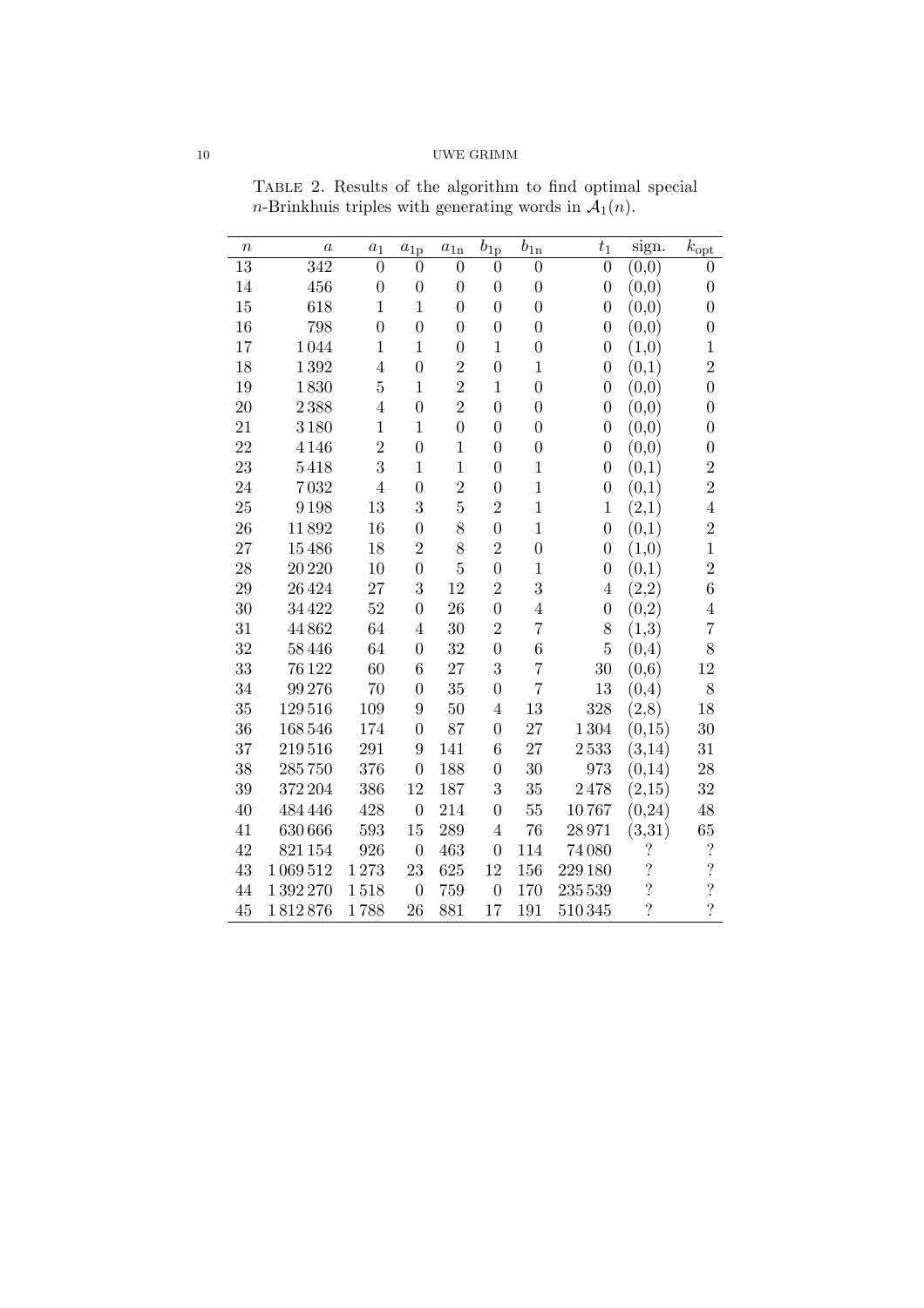| $\it n$         | $\it a$          | $a_2$            | $a_{2p}$         | $a_{2n}$         | $b_{2p}$         | $b_{2n}$       | $t_2$            | sign.                    | $k_{\text{opt}}$         |
|-----------------|------------------|------------------|------------------|------------------|------------------|----------------|------------------|--------------------------|--------------------------|
| $\overline{13}$ | $\overline{342}$ | $\mathbf{1}$     | 1                | $\overline{0}$   | 1                | $\overline{0}$ | $\overline{0}$   | (1,0)                    | 1                        |
| 14              | 456              | $\overline{0}$   | $\overline{0}$   | $\boldsymbol{0}$ | $\overline{0}$   | $\overline{0}$ | $\boldsymbol{0}$ | (0,0)                    | $\boldsymbol{0}$         |
| 15              | 618              | $\overline{0}$   | $\overline{0}$   | $\boldsymbol{0}$ | $\overline{0}$   | $\overline{0}$ | $\overline{0}$   | (0,0)                    | $\boldsymbol{0}$         |
| 16              | 798              | $\boldsymbol{0}$ | $\overline{0}$   | $\boldsymbol{0}$ | $\overline{0}$   | $\overline{0}$ | $\overline{0}$   | (0,0)                    | $\boldsymbol{0}$         |
| 17              | 1044             | $\overline{2}$   | $\overline{0}$   | $\mathbf{1}$     | $\overline{0}$   | $\overline{0}$ | $\boldsymbol{0}$ | (0,0)                    | $\boldsymbol{0}$         |
| 18              | 1392             | $\overline{2}$   | $\boldsymbol{0}$ | $\mathbf{1}$     | $\overline{0}$   | $\overline{0}$ | $\boldsymbol{0}$ | (0,0)                    | $\boldsymbol{0}$         |
| 19              | 1830             | $\mathbf{1}$     | $\mathbf 1$      | $\overline{0}$   | $\overline{0}$   | $\overline{0}$ | $\boldsymbol{0}$ | (0,0)                    | $\overline{0}$           |
| 20              | 2388             | $\overline{0}$   | $\overline{0}$   | $\boldsymbol{0}$ | $\overline{0}$   | $\overline{0}$ | $\boldsymbol{0}$ | (0,0)                    | $\boldsymbol{0}$         |
| 21              | 3180             | $\mathbf{1}$     | $\mathbf{1}$     | $\boldsymbol{0}$ | $\overline{0}$   | $\overline{0}$ | $\overline{0}$   | (0,0)                    | $\boldsymbol{0}$         |
| 22              | 4 1 4 6          | 6                | $\boldsymbol{0}$ | 3                | $\boldsymbol{0}$ | $\overline{0}$ | $\boldsymbol{0}$ | (0,0)                    | $\boldsymbol{0}$         |
| 23              | 5418             | 6                | $\overline{2}$   | $\overline{2}$   | $\overline{2}$   | $\mathbf 1$    | $\overline{0}$   | (1,1)                    | 3                        |
| 24              | 7032             | 10               | $\overline{0}$   | $\overline{5}$   | $\overline{0}$   | $\overline{2}$ | $\boldsymbol{0}$ | (0,1)                    | $\overline{2}$           |
| 25              | 9198             | 11               | $\mathbf{1}$     | $\overline{5}$   | $\mathbf{1}$     | $\overline{2}$ | $\mathbf{1}$     | (1,2)                    | $\overline{5}$           |
| 26              | 11892            | 8                | $\boldsymbol{0}$ | $\overline{4}$   | $\boldsymbol{0}$ | $\mathbf{1}$   | $\boldsymbol{0}$ | (0,1)                    | $\overline{2}$           |
| 27              | 15486            | 8                | $\overline{2}$   | 3                | $\mathbf{1}$     | $\mathbf 1$    | $\boldsymbol{0}$ | (1,1)                    | 3                        |
| 28              | 20 220           | 10               | $\overline{0}$   | $\overline{5}$   | $\boldsymbol{0}$ | 3              | $\boldsymbol{0}$ | (0,2)                    | $\overline{4}$           |
| 29              | 26424            | 30               | $\overline{4}$   | 13               | $\mathbf{1}$     | 3              | $\overline{2}$   | (0,3)                    | $\boldsymbol{6}$         |
| 30              | 34422            | 40               | $\boldsymbol{0}$ | 20               | $\boldsymbol{0}$ | 6              | $\overline{5}$   | (0,4)                    | 8                        |
| 31              | 44862            | 37               | 5                | 16               | $\overline{2}$   | 3              | $\overline{2}$   | (1,2)                    | $\overline{5}$           |
| 32              | 58446            | 32               | $\boldsymbol{0}$ | 16               | $\boldsymbol{0}$ | $\,4\,$        | $\overline{0}$   | (0,2)                    | $\,4\,$                  |
| 33              | 76 1 22          | 49               | 5                | 22               | $\overline{2}$   | 3              | 7                | (1,3)                    | 7                        |
| 34              | 99276            | 76               | $\overline{0}$   | 38               | $\boldsymbol{0}$ | 10             | 39               | (0,5)                    | 10                       |
| 35              | 129516           | 142              | 6                | 68               | 3                | 20             | 483              | (2,7)                    | 16                       |
| 36              | 168546           | 188              | $\overline{0}$   | 94               | $\boldsymbol{0}$ | 29             | 1602             | (0,16)                   | 32                       |
| 37              | 219516           | 205              | 9                | 98               | 3                | 32             | 2707             | (1,13)                   | 27                       |
| 38              | 285750           | 198              | $\overline{0}$   | 99               | $\boldsymbol{0}$ | 27             | 1112             | (0,11)                   | 22                       |
| 39              | 372 204          | 231              | 13               | 109              | $\overline{6}$   | 36             | 5117             | (2,14)                   | 30                       |
| 40              | 484 446          | 396              | $\boldsymbol{0}$ | 198              | $\boldsymbol{0}$ | 56             | 12002            | (0,19)                   | 38                       |
| 41              | 630 666          | 615              | 15               | 300              | 8                | 81             | 54340            | (1,29)                   | 59                       |
| 42              | 821 154          | 820              | $\boldsymbol{0}$ | 410              | $\boldsymbol{0}$ | 120            | 123610           | $\ddot{?}$               | $\cdot$                  |
| 43              | 1069512          | 969              | 15               | 477              | 10               | 158            | 332054           | $\ddot{?}$               | $\ddot{\cdot}$           |
| 44              | 1392270          | 1070             | $\overline{0}$   | 535              | $\overline{0}$   | 166            | 362560           | $\overline{\mathcal{E}}$ | $\overline{\cdot}$       |
| 45              | 1812876          | 1341             | 23               | 659              | 13               | 200            | 792408           | $\overline{?}$           | $\overline{\mathcal{C}}$ |

Table 3. Results of the algorithm to find optimal special *n*-Brinkhuis triples with generating words in  $A_2(n)$ .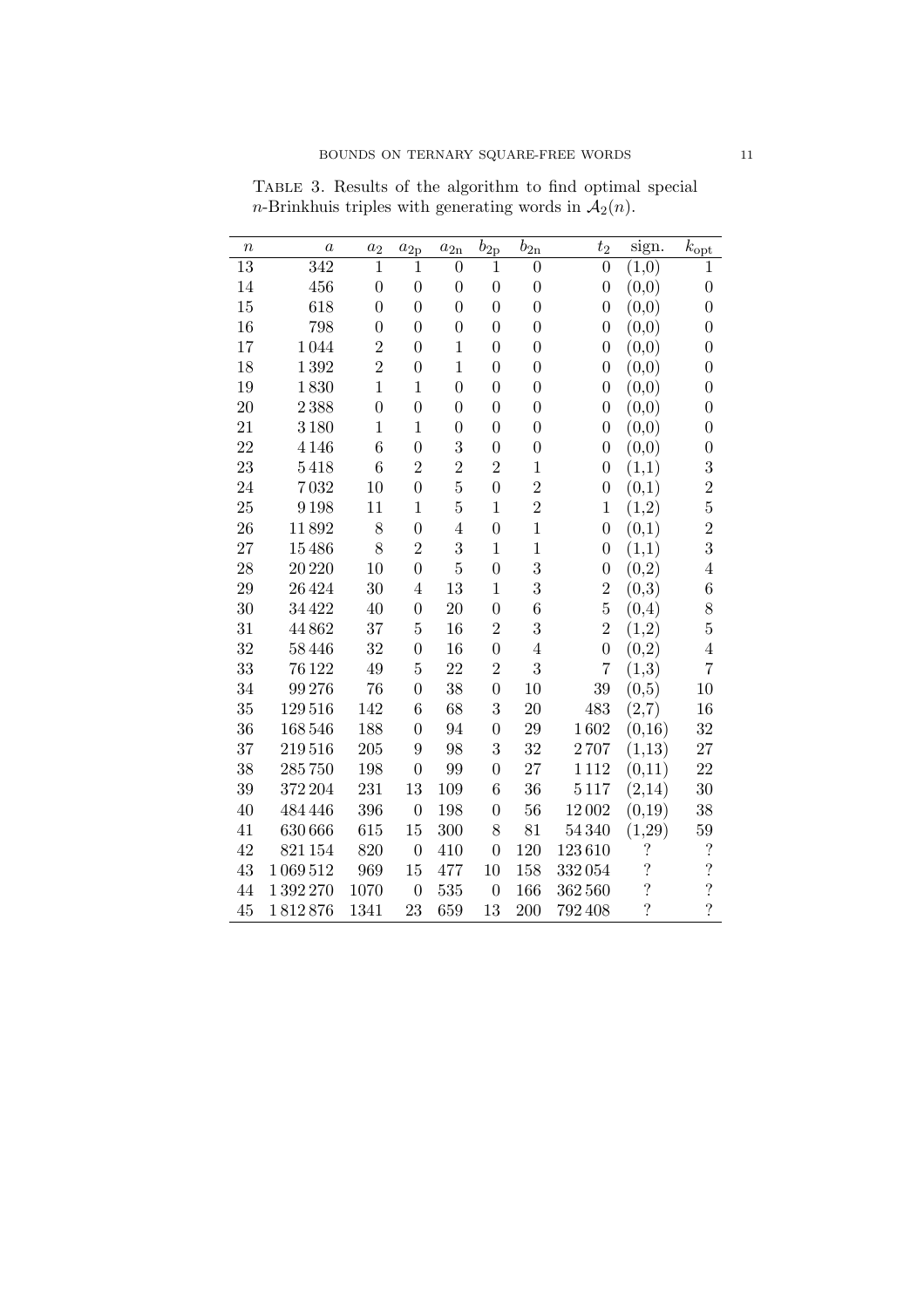The optimal Brinkhuis triples are not necessarily unique, and the list also contains a case,  $n = 29$ , where there exist optimal Brinkhuis triples of both types. In general, several choices exist, which, however, cannot be combined into an even larger triple. A list of optimal n-Brinkhuis triples which at the same time are minimal-length Brinkhuis  $k_{opt}$  triples is given below.

Proposition 2. The following sets of words generate optimal and minimallength Brinkhuis triples:

| • $n = 13, k_p = 1, k_n = 0, k = 1$ :                                                                                                                                                                                                                   |      |
|---------------------------------------------------------------------------------------------------------------------------------------------------------------------------------------------------------------------------------------------------------|------|
| $\mathcal{G}_{13} = \{0121021201210\}$                                                                                                                                                                                                                  | (33) |
| • $n = 18$ , $k_p = 0$ , $k_n = 1$ , $k = 2$ :                                                                                                                                                                                                          |      |
| $\mathcal{G}_{18} = \{012021020102120210\}$                                                                                                                                                                                                             | (34) |
| • $n = 23$ , $k_p = 1$ , $k_n = 1$ , $k = 3$ :                                                                                                                                                                                                          |      |
| $\mathcal{G}_{23} = \{01210212021012021201210,$<br>01210201021012021201210}                                                                                                                                                                             | (35) |
| • $n = 25$ , $k_p = 1$ , $k_n = 2$ , $k = 5$ :                                                                                                                                                                                                          |      |
| $\mathcal{G}_{25} = \{0121021202102012021201210, \\ 0121020102101201021201210,$<br>0121021201021012021201210}                                                                                                                                           | (36) |
| • $n = 29$ , $k_p = 2$ , $k_n = 2$ , $k = 6$ :                                                                                                                                                                                                          |      |
| $\mathcal{G}_{29}^{(1)} = \{01202120102012021020102120210,$<br>01202120121012021012102120210,<br>01202102012101202120102120210,<br>01202120102012021012102120210}                                                                                       | (37) |
| • $n = 29$ , $k_p = 0$ , $k_n = 3$ , $k = 6$ :                                                                                                                                                                                                          |      |
| $\mathcal{G}_{29}^{(2)} = \{01210201021201020121021201210,$<br>01210201021202101201021201210,<br>01210201021202102012021201210}                                                                                                                         | (38) |
| • $n = 30$ , $k_p = 0$ , $k_n = 4$ , $k = 8$ :                                                                                                                                                                                                          |      |
| $\mathcal{G}_{30} = \{012102010210120102012021201210,$<br>012102010212012102012021201210,<br>012102010212021020121021201210,<br>012102120210120102012021201210}                                                                                         | (39) |
| • $n = 33, k_p = 0, k_n = 6, k = 12$ :                                                                                                                                                                                                                  |      |
| $\mathcal{G}_{33} = \{012021020121012010212012102120210,$<br>012021020121021201021012102120210,<br>012021020121021201210120102120210,<br>012021201020120210121020102120210,<br>012021201020121012021012102120210,<br>012021201021012010212012102120210} | (40) |
|                                                                                                                                                                                                                                                         |      |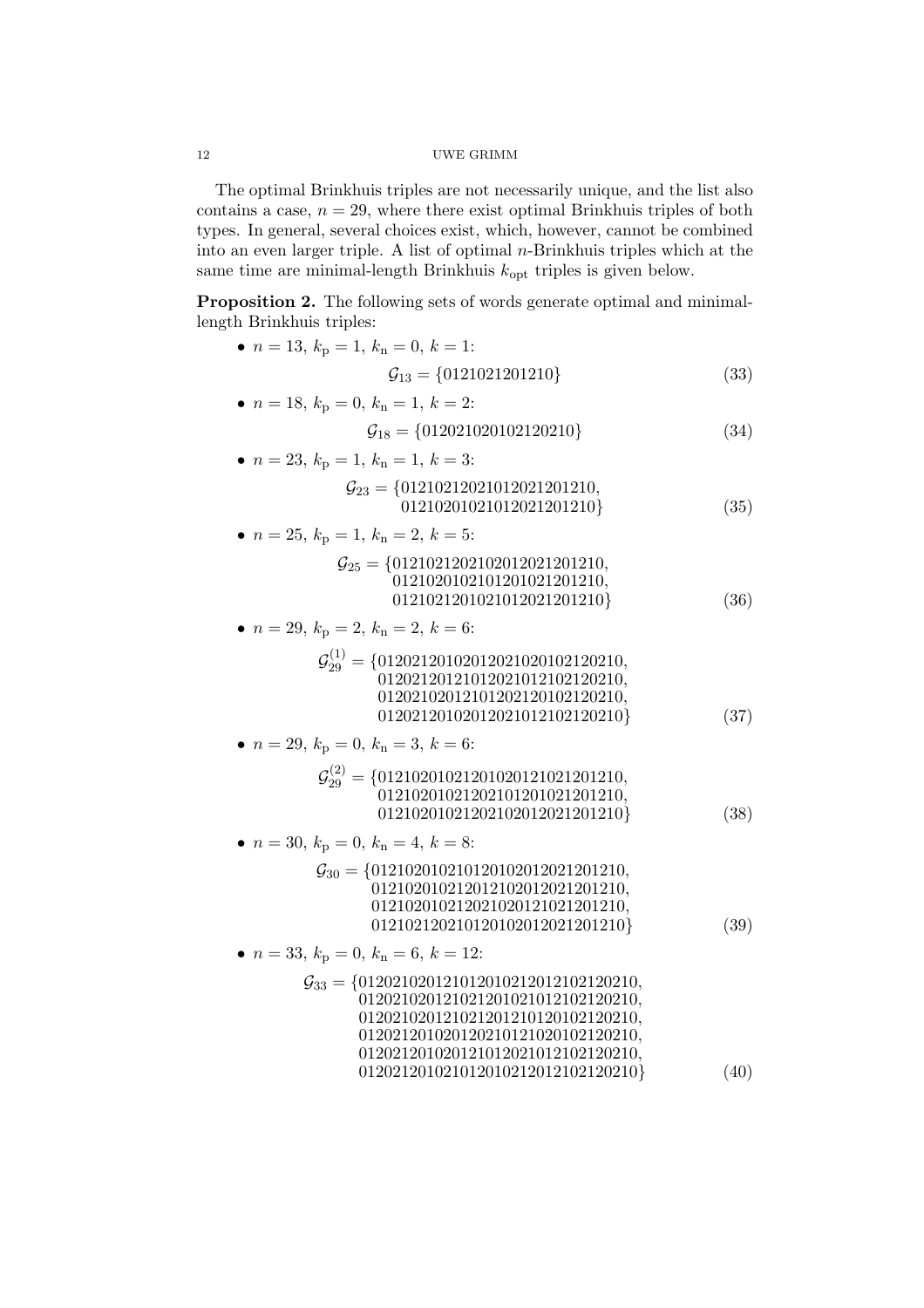- $n = 35, k_p = 2, k_n = 8, k = 18$ :
	- $\mathcal{G}_{35} = \{01202120102012102120121020102120210,$ , , , , , , , , } (41)

• 
$$
n = 36, k_p = 0, k_n = 16, k = 32
$$
:

 $\mathcal{G}_{36} = \{012102010210120212010210121021201210,$ , , , , , , , , , , , , , , } (42)

• 
$$
n = 40
$$
,  $k_p = 0$ ,  $k_n = 24$ ,  $k = 48$ :

 $\mathcal{G}_{40} = \{0120210201210120102120210121020102120210,$ , , , , , , , , , , , , , , , , , ,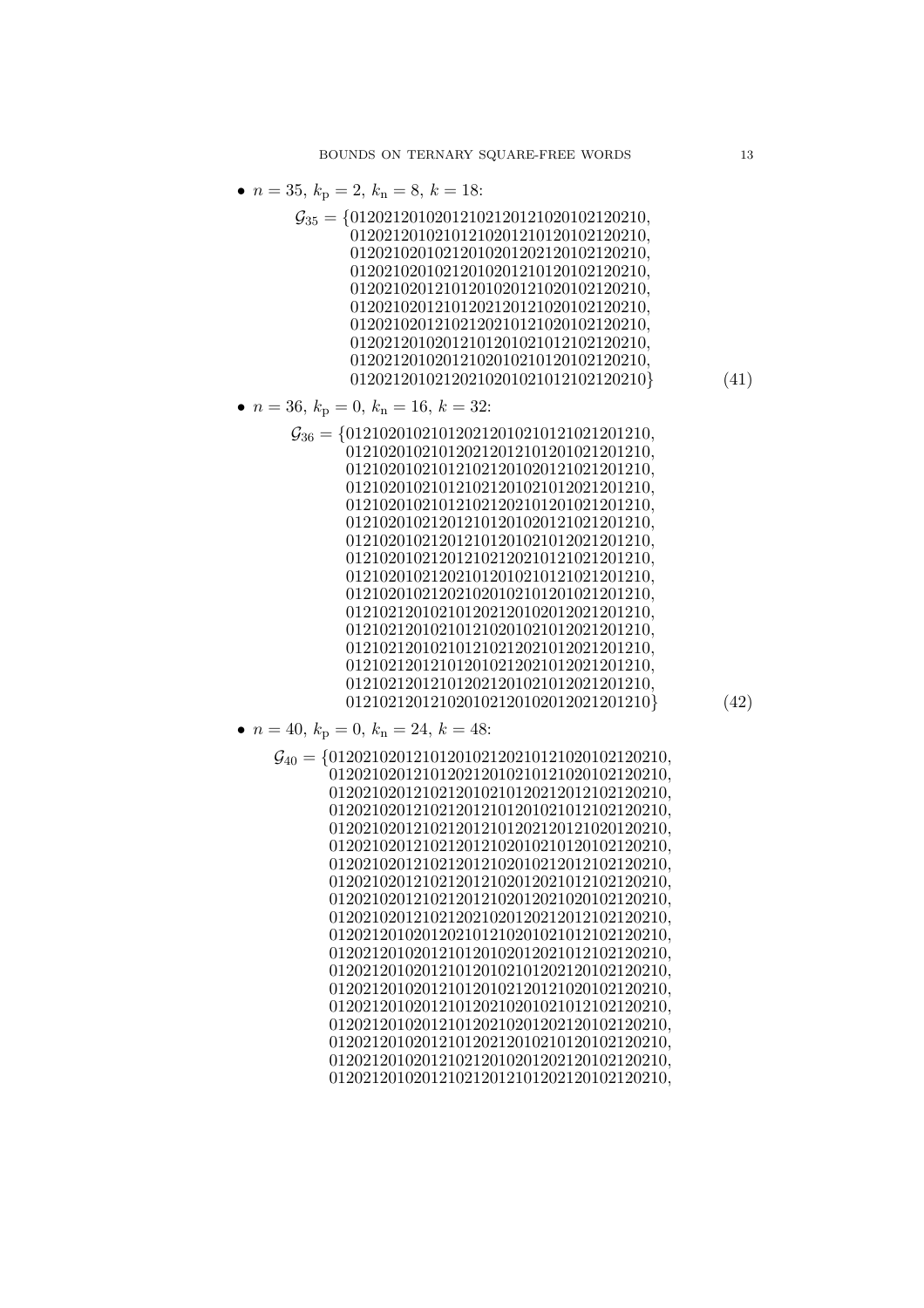| 0120212010210120102012101202120102120210,<br>0120212010212021012021201021012102120210,<br>0120212010212021012102010212012102120210,<br>0120212010212021012102120102012102120210,<br>0120212010212021020102120102012102120210} | (43) |
|-------------------------------------------------------------------------------------------------------------------------------------------------------------------------------------------------------------------------------|------|
| • $n = 41, k_p = 3, k_n = 31, k = 65$ :                                                                                                                                                                                       |      |
| $\mathcal{G}_{41} = \{01202102012102120210201202120121020120210,$                                                                                                                                                             |      |
| 01202120121012010201210201021012102120210,                                                                                                                                                                                    |      |
| 01202120121021201021012010212012102120210,                                                                                                                                                                                    |      |
| 01202102012101201021202101202120102120210,                                                                                                                                                                                    |      |
| 01202102012101202120102012021012102120210,                                                                                                                                                                                    |      |
| 01202102012101202120102012021020102120210,                                                                                                                                                                                    |      |
| 01202102012102120102012101202120102120210,                                                                                                                                                                                    |      |
| 01202102012102120121012010212012102120210,                                                                                                                                                                                    |      |
| 01202102012102120121020120212012102120210,                                                                                                                                                                                    |      |
| 01202120102012021012010210121020102120210,                                                                                                                                                                                    |      |
| $01202120102012021012102010210120102120210,$                                                                                                                                                                                  |      |
| 01202120102012021012102010212012102120210,                                                                                                                                                                                    |      |
| 01202120102012021012102012021020102120210,                                                                                                                                                                                    |      |
| 01202120102012021012102120102012102120210,                                                                                                                                                                                    |      |
| 01202120102012021012102120121020102120210,                                                                                                                                                                                    |      |
| 01202120102012021020102120102012102120210,                                                                                                                                                                                    |      |
| 01202120102012021020102120121020102120210,                                                                                                                                                                                    |      |
| 01202120102012101201020120212012102120210,                                                                                                                                                                                    |      |
| 01202120102012101202102010210120102120210,                                                                                                                                                                                    |      |
| 01202120102012101202102010212012102120210,                                                                                                                                                                                    |      |
| 01202120102012101202102012021012102120210,                                                                                                                                                                                    |      |
| 01202120102012102120102012021012102120210,                                                                                                                                                                                    |      |
| 01202120102012102120102101202120102120210,                                                                                                                                                                                    |      |
| 01202120102012102120121012021012102120210,                                                                                                                                                                                    |      |
| 01202120102012102120210201021012102120210,                                                                                                                                                                                    |      |
| 01202120102012102120210201202120102120210,                                                                                                                                                                                    |      |
| 01202120102101201020121012021012102120210,                                                                                                                                                                                    |      |
| 01202120102101201021202101202120102120210,                                                                                                                                                                                    |      |
| 01202120102120210121021201021012102120210,<br>01202120102120210201202120102012102120210,                                                                                                                                      |      |
| 01202120121012010201202120102012102120210,                                                                                                                                                                                    |      |
| 01202120121012021012102010212012102120210,                                                                                                                                                                                    |      |
| 01202120121012021012102120102012102120210,                                                                                                                                                                                    |      |
| 01202120121012021020102120102012102120210}                                                                                                                                                                                    | (44) |
|                                                                                                                                                                                                                               |      |

Proof. The proof that these are indeed special Brinkhuis triples consist of checking the conditions of definition 2 explicitly. This has to be done by computer, as the number of symmetry-inequivalent composed words of length 3n that have to be checked for square-freeness is  $k(2k^2 + k_p)$ , which gives 549 445 words of length 123 for  $G_{41}$ . A Mathematica [16] program brinkhuistriples.m that performs these checks accompanies this paper. This check is independent of the construction algorithm used to find the optimal triples. In order to show that these triples are indeed optimal, one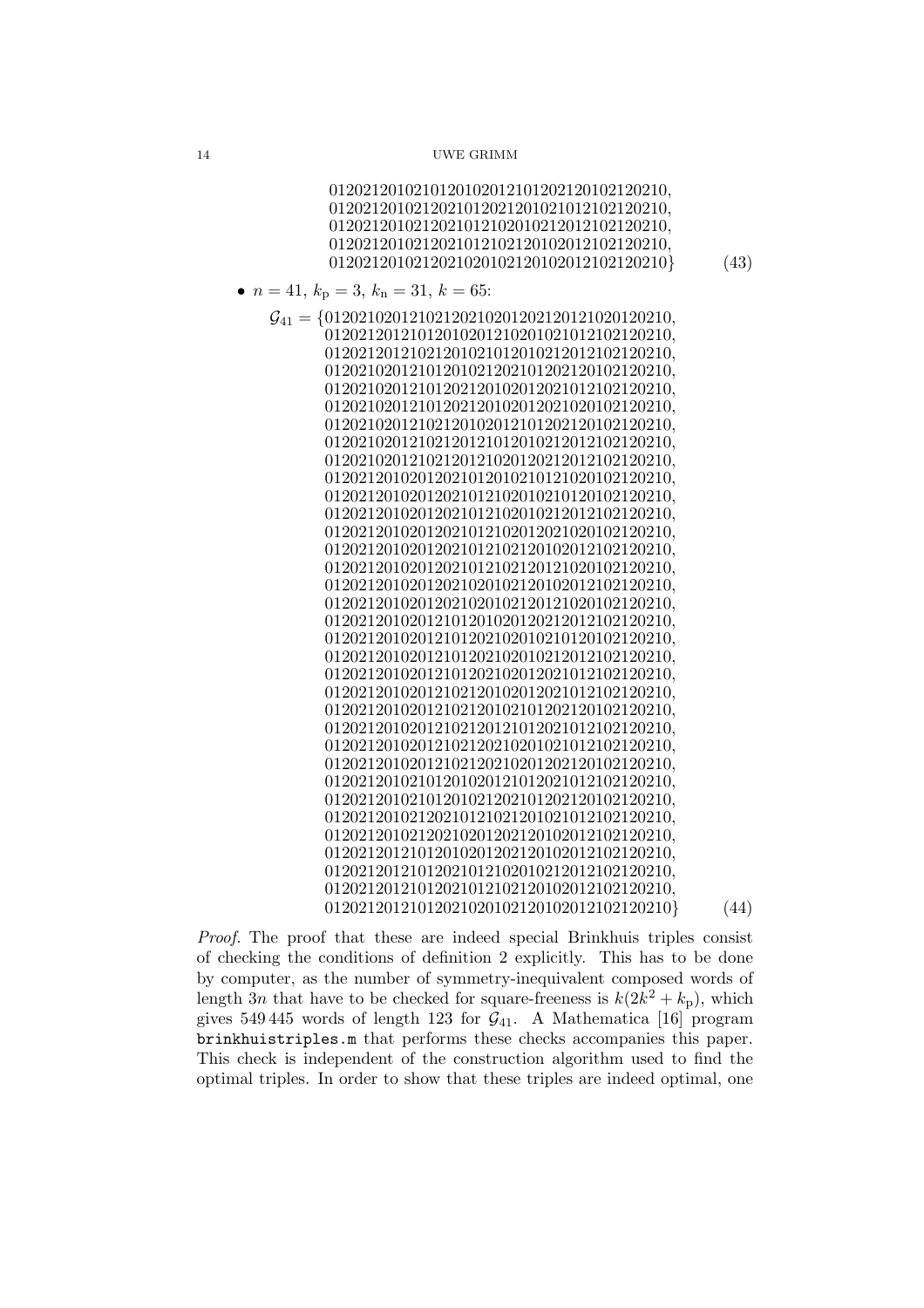has to go through the algorithm outlined above. This has been done, giving the results of tables 2 and 3.

The triple for  $n = 18$  is equivalent to the triple (22) of [7]. The corresponding lower bounds on s are

| $n = 13, k = 1$ : | $s > 1^{1/12} = 1$         |      |
|-------------------|----------------------------|------|
| $n = 18, k = 2:$  | $s > 2^{1/17} > 1.041616$  |      |
| $n = 23, k = 3:$  | $s > 3^{1/22} > 1.051204$  |      |
| $n = 25, k = 5:$  | $s > 5^{1/24} > 1.069359$  |      |
| $n = 29, k = 6:$  | $s > 6^{1/28} > 1.066083$  |      |
| $n = 30, k = 8:$  | $s > 8^{1/29} > 1.074338$  |      |
| $n = 33, k = 12:$ | $s > 12^{1/32} > 1.080747$ |      |
| $n=35, k=18:$     | $s > 18^{1/34} > 1.088728$ |      |
| $n = 36, k = 32:$ | $s > 32^{1/35} > 1.104089$ |      |
| $n = 40, k = 48:$ | $s > 48^{1/39} > 1.104355$ |      |
| $n = 41, k = 65:$ | $s > 65^{1/40} > 1.109999$ | (45) |

Apparently, the largest value of n considered here yields the best lower bound. This suggests that the bound can be systematically improved by considering special Brinkhuis triples for longer words.

What about the restriction to spectial Brinkhuis triples? In general, it is not clear what the answer is, but for the Brinkhuis triple pair of [7] it can easily be checked by computer that one cannot find a shorter triple by lifting these restriction. In fact, this follows from the following stronger result which is easier to check.

## **Lemma 4.** An *n*-Brinkhuis  $(2, 1, 1)$ -triple requires  $n > 17$ .

Proof. This can be checked by computer. The number of square-free words of length  $n = 17$  is 1044. However, we do not need to check all  $1044<sup>4</sup>$ possibilities. Without loss of generality, we may restrict one of the four words to start with the letters 01, leaving only  $1044/6 = 174$  choices for this word. Furthermore, the two words in  $\mathcal{B}^{(0)}$  may be interchanged, as well as the other two words; so it is sufficient to consider one order of words in both cases. No *n*-Brinkhuis  $(2, 1, 1)$ -triple was found for  $n \leq 17$ .

#### 5. Concluding remarks

By enumerating square-free ternary words up to length 110 and by constructing generalised Brinkhuis triples, we improved both upper and lower bounds for the number of ternary square-free words. The resulting bounds for the exponential growth rate  $s(9)$  are

$$
1.109999 < 65^{1/40} \le s \le 8416\,550\,317\,984^{\frac{1}{108}} < 1.317278. \tag{46}
$$

The main difficulty in improving the lower bound further is caused by the combinatorial step in the algorithm to find optimal special Brinkhuis triples.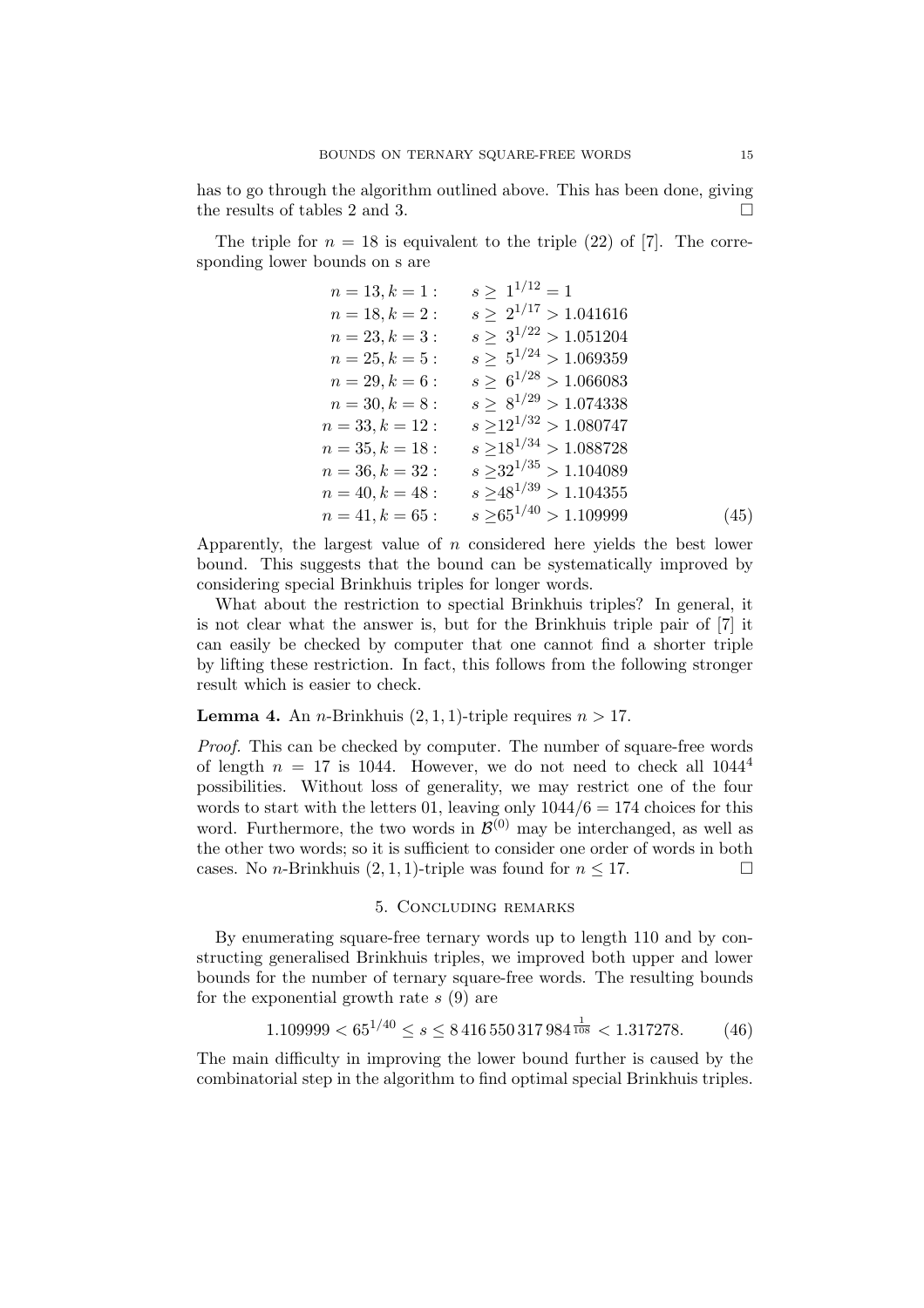The data in tables 2 and 3 suggest that generators from the set  $\mathcal{A}_1(n)$  $(25)$  are more likely to provide optimal *n*-Brinkhuis triples for large *n* than generators from the set  $\mathcal{A}_2(n)$  (26). It would be interesting to know whether, in principle, the lower bound obtained in this way eventually converges to the actual value of s.

#### **ACKNOWLEDGMENT**

The author would like to thank Jean-Paul Allouche for useful discussions during a workshop at Oberwolfach in May 2001. The author gratefully acknowledges comments from Shalosh B. Ekhad and Doron Zeilberger, who pointed out an error in a previous attempt to improve the lower bound.

#### **REFERENCES**

- [1] M. Baake, V. Elser and U. Grimm, The entropy of square-free words, Mathl. Comput. Modelling 26 (1997) 13–26; math-ph/9809010.
- [2] D. R. Bean, A. Ehrenfeucht and G. F. McNulty, Avoidable patterns in strings of symbols, Pacific J. Math. 85 (1979) 261–294.
- [3] F.-J. Brandenburg, Uniformly growing  $k^{\text{th}}$  power-free homomorphisms, Theor. Comp. Sci. 23 (1983) 69–82.
- [4] J. Brinkhuis, Non-repetitive sequences on three symbols, Quart. J. Math. Oxford 34 (1983) 145–149.
- [5] M. Crochemore, Sharp characterizations of squarefree morphisms, Theor. Comp. Sci. 18 (1982) 221–226.
- [6] M. Crochemore, Tests sur les morphismes faiblement sans carré, in: Combinatorics on Words, edited by L. J. Cummings, Academic Press, Toronto (1983), 63–89.
- [7] S.B. Ekhad and D. Zeilberger, There are more than  $2^{n/17}$  n-letter ternary square-free words. Journal of Integer Sequences 1 (1998) 98.1.9; math.CO/9809135.
- [8] S. Finch, Pattern-free word constants, MathSoft Constants web site, URL: http://www.mathsoft.com/asolve/constant/words/words.html.
- [9] Y. Kobayashi, Repetition-free words, Theor. Comp. Sci. 44 (1986) 175–197.
- [10] M. Leconte, k-th power-free codes, in: Automata on Infinite Words, edited by M. Nivat and D. Perrin, Automata on Infinite Words, Lecture Notes in Computer Science 192, Springer, Berlin (1985), 172–187.
- [11] M. Lothaire, *Combinatorics on Words*, Cambridge University Press, 1983.
- [12] P. A. B. Pleasants, Nonrepetitive sequences, Proc. Cambr. Philos. Soc. 68 (1970) 267– 274.
- [13] P. Séébold, Overlap-free sequences, in: Automata on Infinite Words, edited by M. Nivat and D. Perrin, Lecture Notes in Computer Science 192, Springer, Berlin (1985), 207–215.
- [14] R. O. Shelton, On the Structure and Extendability of Square-Free Words, in: Combinatorics on Words, edited by L. J. Cummings, Academic Press, Toronto (1983), 101–118.
- [15] N. J. A. Sloane and S. Plouffe, The Encyclopedia of Integer Sequences, Academic Press, San Diego, 1995; see also the On-Line Encyclopedia of Integer Sequences, URL: http://www.research.att.com/~njas/sequences/.